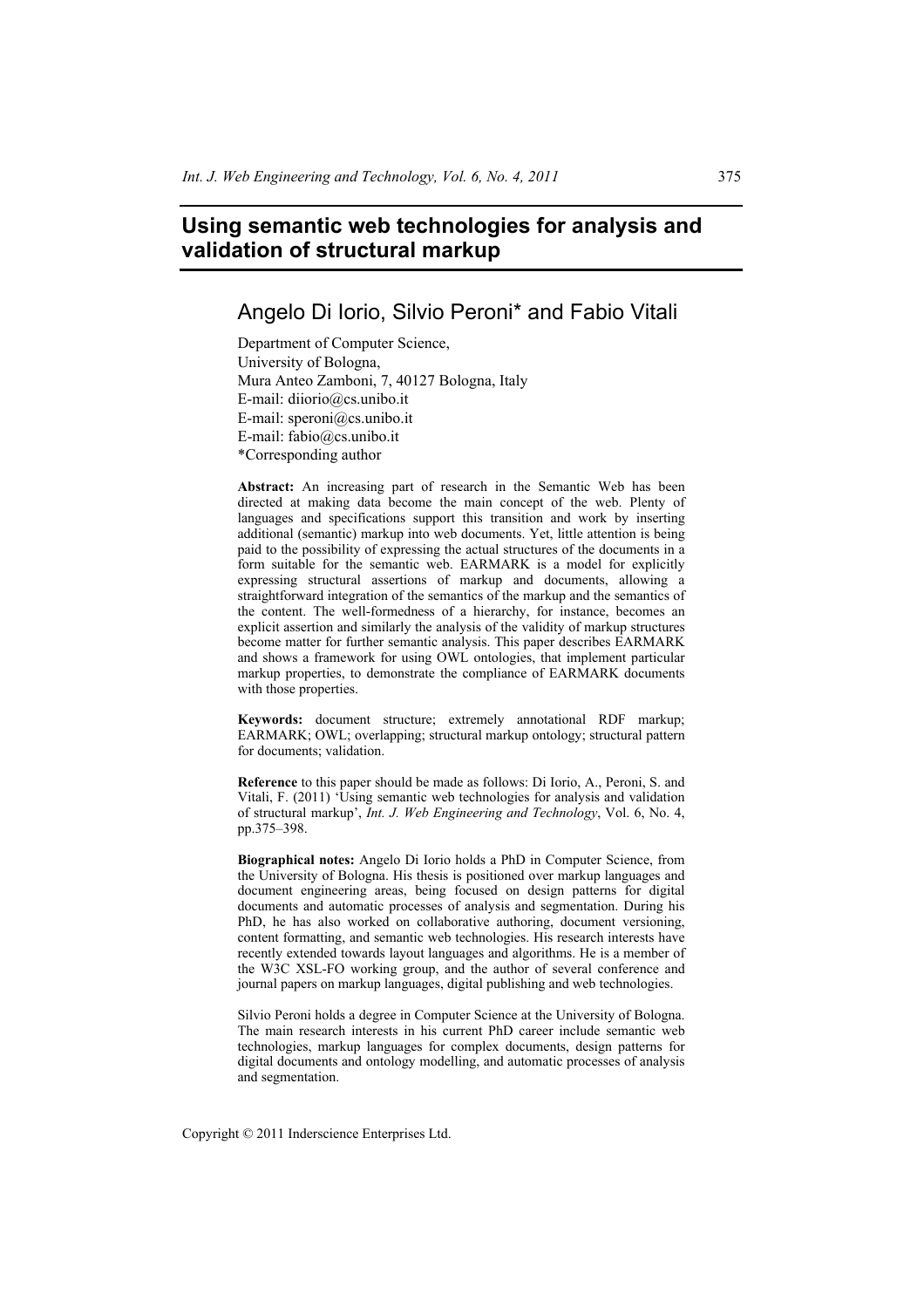Fabio Vitali is an Associate Professor in Computer Science at the University of Bologna, where he teaches web technologies and human-computer interaction. His interest lies in models and languages for document management and hypertext support, and has published more than 60 papers in national and international venues. He is a member of the W3C Working Group on XML schema, and member of the scientific committee of several conferences and journals in web engineering and technologies. He is the author of important standards in the legislative XML domain, and work on issues related to digital publishing, web technologies and semantic web technologies.

### **1 Introduction**

Broadly speaking, *markup* is anything added to a text content with the intention to say something about it. Formerly, this definition has been applied on all those markup languages that used (and still use) to describe the syntactical structure of text contents: LaTeX, DocBook, Office OpenXML, OpenDocument, and HTML are languages that fit the above mentioned definition, since they allow to describe the structures – in some cases, associating them to a bit of presentational behaviour – of text.

One of the most important issues addressed by this kind of *structural* markup concerns the possibility to express and verify specific syntactical properties:

- The *well-formedness*, that depends to the syntax specified for the particular markup language considered – e.g., in XML-based languages the begin and end tags which delimit elements must correctly nest without overlapping.
- The *validity* against a vocabulary, that (formally) restricts the set of values we can use for naming elements and attributes – definable by using schema languages such as XML schema and RelaxNG for XML.
- The *validity* against a *content model*, that defines contexts in which a particular named element can or cannot be $<sup>1</sup>$  – definable by using schema languages as well.</sup> Particularly interesting in this context is the validity of a document against a set of *patterns*, i.e., a set of recurring rules and content models.

By electing data, instead of documents, as the main concept of the web, the semantic web brought with it the will to mark up not only text content in a structural way, as before, but to mark up any kind of resource in a *semantic* way: we have attended to a shift of interest from a syntactic (HTML and the like) to a semantic level (RDF and OWL).

Similarly to the structural markup domain, in which we want to declare particular syntactical properties for it, here, in the *semantic markup*, we want to model these data around some particular needs, sometimes constraining their semantics around some limits by using proper tools, such as ontologies.

Everybody is now participating, as active or passive user, to this transition from a syntactic paradigm, in which documents are the subject of the discourse, to a semantic one, using data as main concept. Obviously, this transition has been possible also by means of a number of hybrid languages, such as RDFa (Adida et al., 2008), that use structural markup as the basis to build semantic assertions on text and resources in general.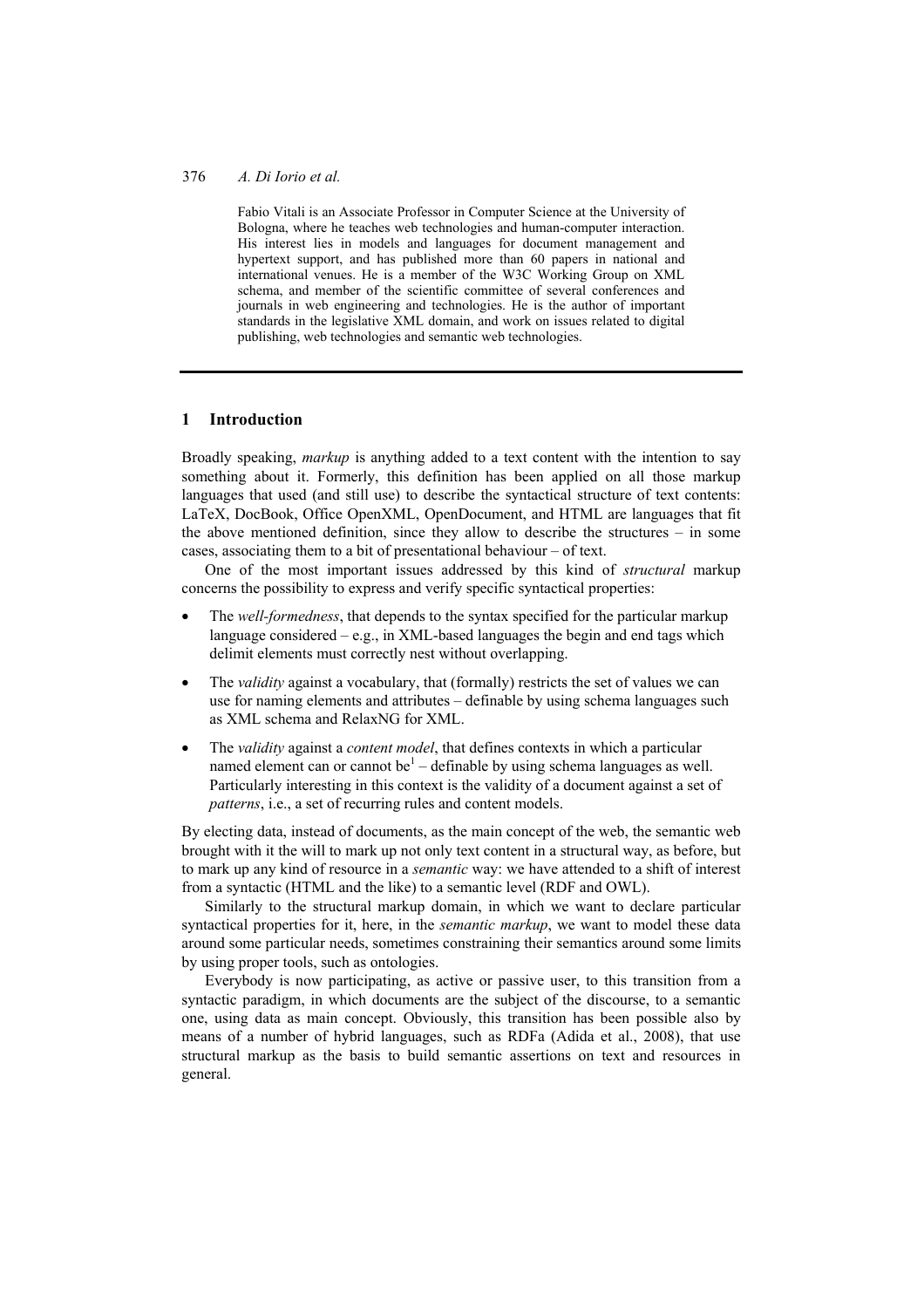Much research has been done to enrich text content with semantic assertions about it but, strangely enough, little attention is being paid to the possibility of describing the structures of documents in a form suitable for the semantic web, even when there are opportunities in bringing together the structural and the semantical domains.

With these ideas in mind, we developed *extremely annotational RDF markup* (*EARMARK*) (Peroni and Vitali, 2009) as a model for explicitly expressing structural assertions of markup onto documents, allowing a straightforward integration of the *semantics of the markup* (e.g., what is the meaning of all those markup elements *p* contained in a document *d*?) and the *semantics of the content* of a document (e.g., the string 'Fabio' represents a particular person having that name) (Renear et al., 2002). EARMARK can be used for fine tuning exactly the set of statements we need to assert on the content of a document and on its structures, and for verifying exactly the constraints we need to verify, and not others implied by the syntax we used.

In previous works, we compared EARMARK with other markup models (Di Iorio et al., 2009) – GODDAG (Sperberg-McQueen and Huitfeldt, 2004) – and languages – TeXMECS (Huitfeldt and Sperberg-McQueen, 2003), LMNL (Tennison and Piez, 2002), TEI (TEI Consortium, 2005) – and we shown (Di Iorio et al., 2010) how to use it for handling complex and very frequent scenarios of overlapping markup concerning Microsoft Word (JTC1/SC34 WG 4, 2008) and Open Office (JTC1/SC34 WG 6, 2006) XML formats. Although in XML the only way to encode overlaps is to use workarounds and to hide overlapping hierarchies within the main tree-based structure of a document; EARMARK is not obliged to depend on such (i.e., *XML well-formedness*) syntactic constraints and allows users to verify them only if needed. Different structures can be in fact encoded as different sets of RDF/OWL statements on the top of the same content. They are given the same relevance and they can be accessed separately.

In this article, we introduce the EARMARK model in detail and discuss how most correctness properties typical of the structural markup, such as the *validity* against a schema, can be expressed through OWL ontologies and verified upon EARMARK documents at a semantic level by means of reasoners, such as Pellet (http://clarkparsia.com/pellet), even when dealing with non-hierarchical or multi-hierarchical structures. In order to support this claim, we also introduce two different running examples, the former based on a simple markup schema and the latter on a specific meta-level theory for document structures based on structural patterns (Dattolo et al., 2007).

The paper is thus structured as follows: in Section 2, we introduce EARMARK and its core ontology. In Section 3, the general issue of using EARMARK for expressing and assessing properties over text content is introduced. In Section 4, as an example of properties to be assessed, patterns over content models are introduced in general and expressed in EARMARK terms. Section 5 contains a short but focussed overview of similar works dealing with using semantic web technologies for markup and validation, and in Section 6, we draw some lessons from our experience and detail further work we plan to perform on and with EARMARK.

### **2 An ontological approach for meta-markup languages: EARMARK**

This section describes the model behind EARMARK (Peroni and Vitali, 2009; Di Iorio et al., 2009, 2010), *extreme annotational RDF markup*. The model itself is defined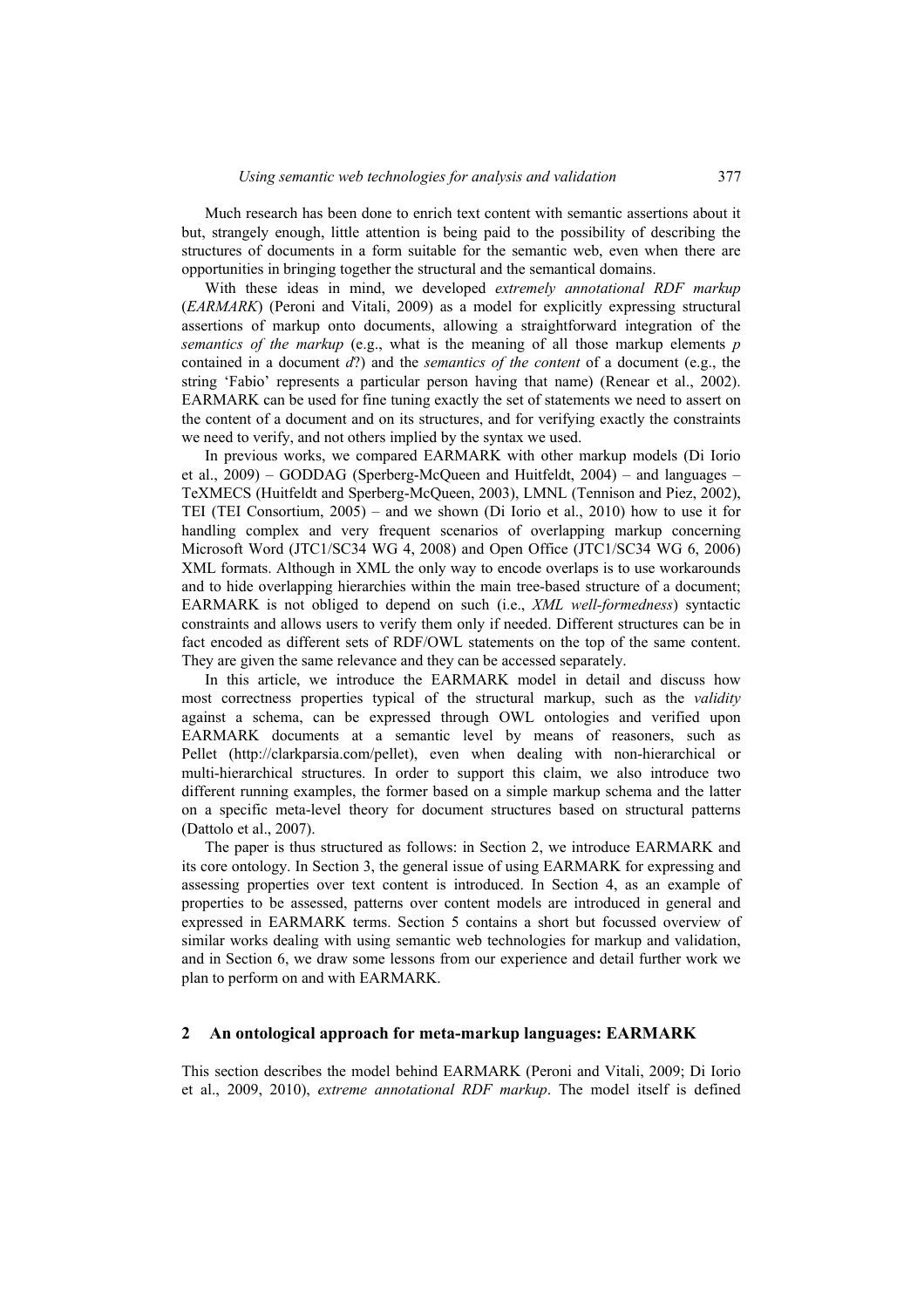through an OWL document (http://www.essepuntato.it/2008/12/earmark) specifying classes and relationships. We distinguish between *ghost classes* – that define the general model – and *shell classes* – that are actually used to create EARMARK instances.

#### *2.1 Ghost classes*

The ghost classes describe three disjoint base concepts – *docuverses*, *ranges* and *markup items* – through three different and disjoint OWL classes.<sup>2</sup>

The textual content of an EARMARK document is conceptually separated from its annotations, and is referred to through the *Docuverse* class.<sup>3</sup> The individuals of this class represent the object of discourse, i.e., all the containers of text of an EARMARK document.

Class: Docuverse DatatypeProperty: hasContent Characteristics: FunctionalProperty Domain: Docuverse Range: rdfs:Literal

Any individual of the *Docuverse* class – commonly called a *docuverse* (lowercase to distinguish it from the class) – specifies its actual content with the property *hasContent*.

We then define the class *range* for any text lying between two locations of a docuverse. A *range*, i.e., an individual of the class *range*, is defined by a starting and an ending location (any literal) of a specific docuverse through the properties *begins*, *ends* and *refersTo*, respectively.

Class: Range EquivalentTo: refersTo some Docuverse and begins some rdfs:Literal and ends some rdfs:Literal ObjectProperty: refersTo Characteristics: FunctionalProperty Domain: Range Range: Docuverse DatatypeProperty: begins Characteristics: FunctionalProperty

Domain: Range Range: rdfs:Literal

DatatypeProperty: ends

Characteristics: FunctionalProperty Domain: Range Range: rdfs:Literal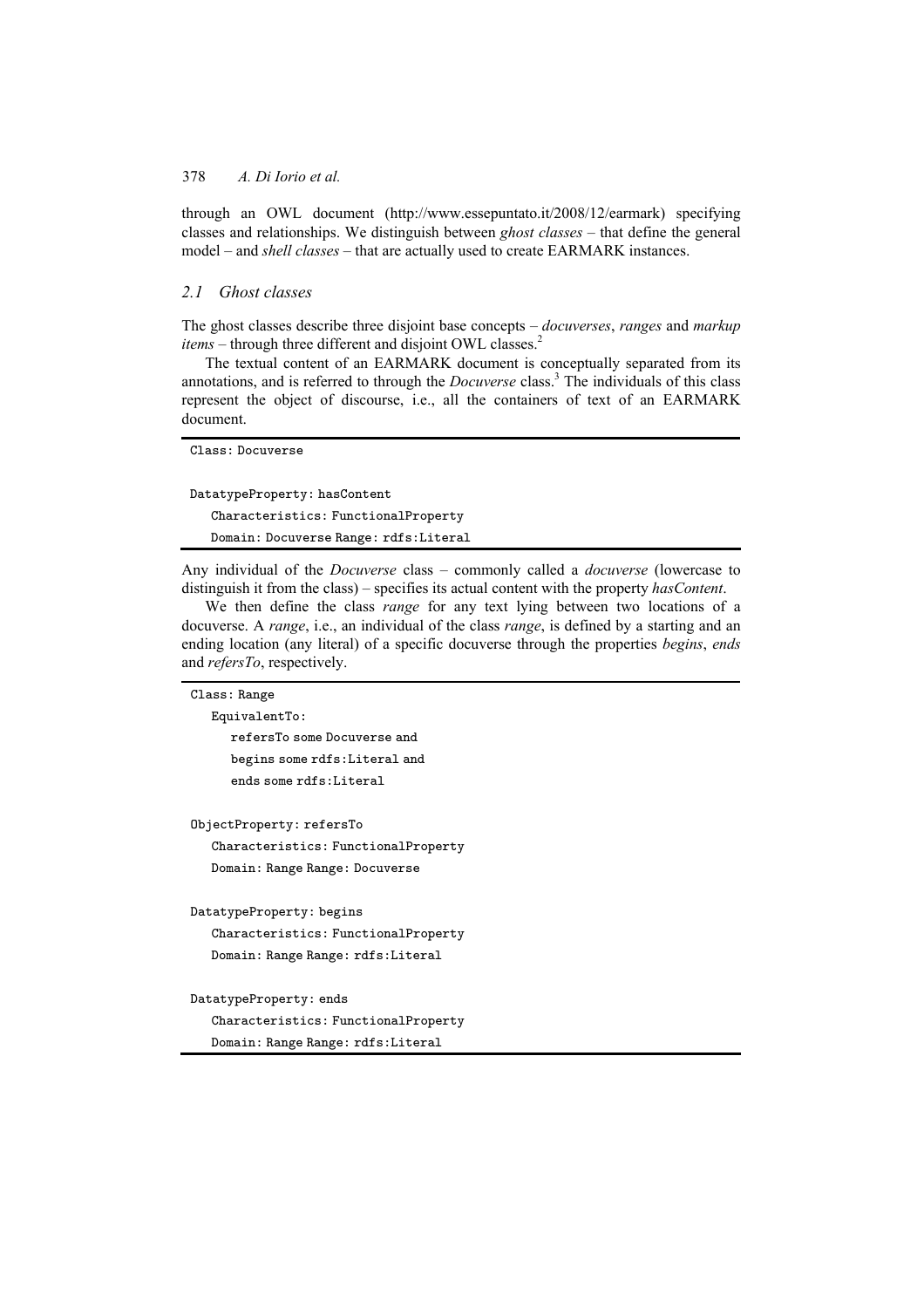There is no restriction on locations used for the *begins* and *ends* properties. That is very useful: it allows us to define ranges that *follow* or *reverse* the text order of the docuverse they refer to. For instance, the string 'desserts' can be considered both in document order, with the *begins* location lower than the *ends* location or in the opposite one, forming 'stressed' (http://en.wikipedia.org/wiki/Palindrome#Semordnilaps). Thus, the value of properties *begins* and *ends* define the way a range must be read.

The class *MarkupItem* is the superclass defining artefacts to be interpreted as markup (such as elements and attributes).

```
Class: MarkupItem 
   SubClassOf: 
       (c:Set that c:element only (Range or MarkupItem)) or 
       (c:Bag that c:item only 
          (c:itemContent only (Range or MarkupItem)) 
DatatypeProperty: hasGeneralIdentifier 
   Characteristics: FunctionalProperty 
   Domain: MarkupItem Range: xsd:string 
DatatypeProperty: hasNamespace 
   Characteristics: FunctionalProperty 
   Domain: MarkupItem Range: xsd:anyURI 
Class: c:Collection 
Class: c:Set SubClassOf: c:Collection 
Class: c:Bag SubClassOf: c:Collection 
Class: c:List SubClassOf: c:Bag 
Class: c:Item 
Class: c:ListItem SubClassOf: c:Item 
ObjectProperty: c:element 
   Domain: c:Collection 
ObjectProperty: c:item SubPropertyOf: c:element 
   Domain: c:Bag Range: c:Item 
ObjectProperty: c:firstItem SubPropertyOf: c:item 
   Domain: c:List 
ObjectProperty: c:itemContent 
   Characteristics: FunctionalProperty 
   Domain: c:Item Range: not c:Item
```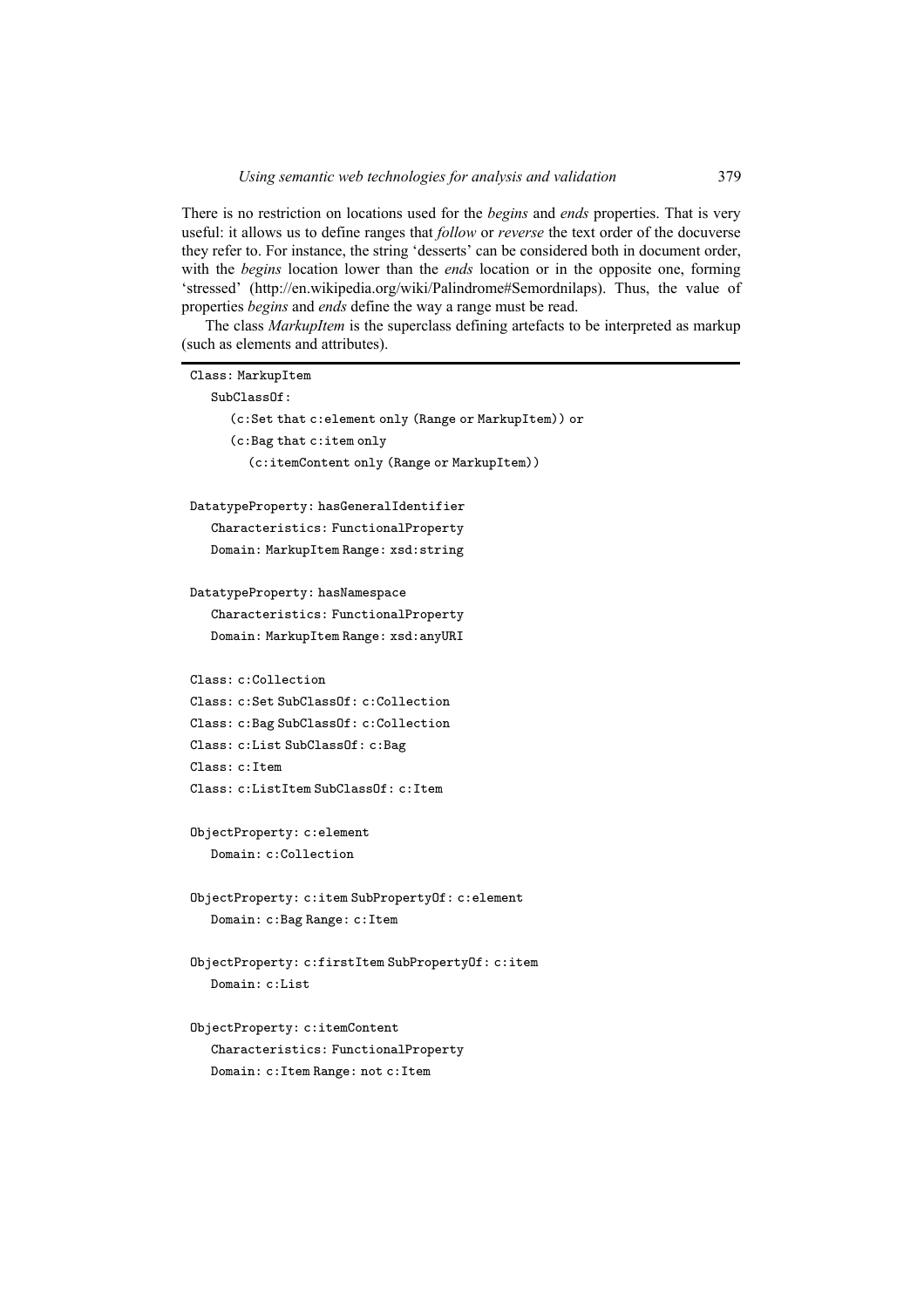ObjectProperty: c:nextItem Characteristics: FunctionalProperty Domain: c:ListItem Range: c:ListItem

Figure 1 A graphical representation of the EARMARK ontology (see online version for colours)



A *markupitem* individual is a collection (c:Set, c:Bag or c:List, where the latter is a subclass of the second one and all of them are subclasses of c:Collection) of individuals belonging to the classes *MarkupItem* and *Range*. Through these collections it is possible:

- to define a markup item as a set of other markup items and ranges by using the property *element*
- to define a markup item as a bag of items (defined by individuals belonging to the class c:Item), each of them containing a markup item or a range, by using the properties *item* and *itemContent* respectively
- to define a markup item as a list of items (defined by individuals belonging to the class c:ListItem), each of them containing a markup item or a range, in which we can also specify a particular order among the items themselves by using the property *nextItem*.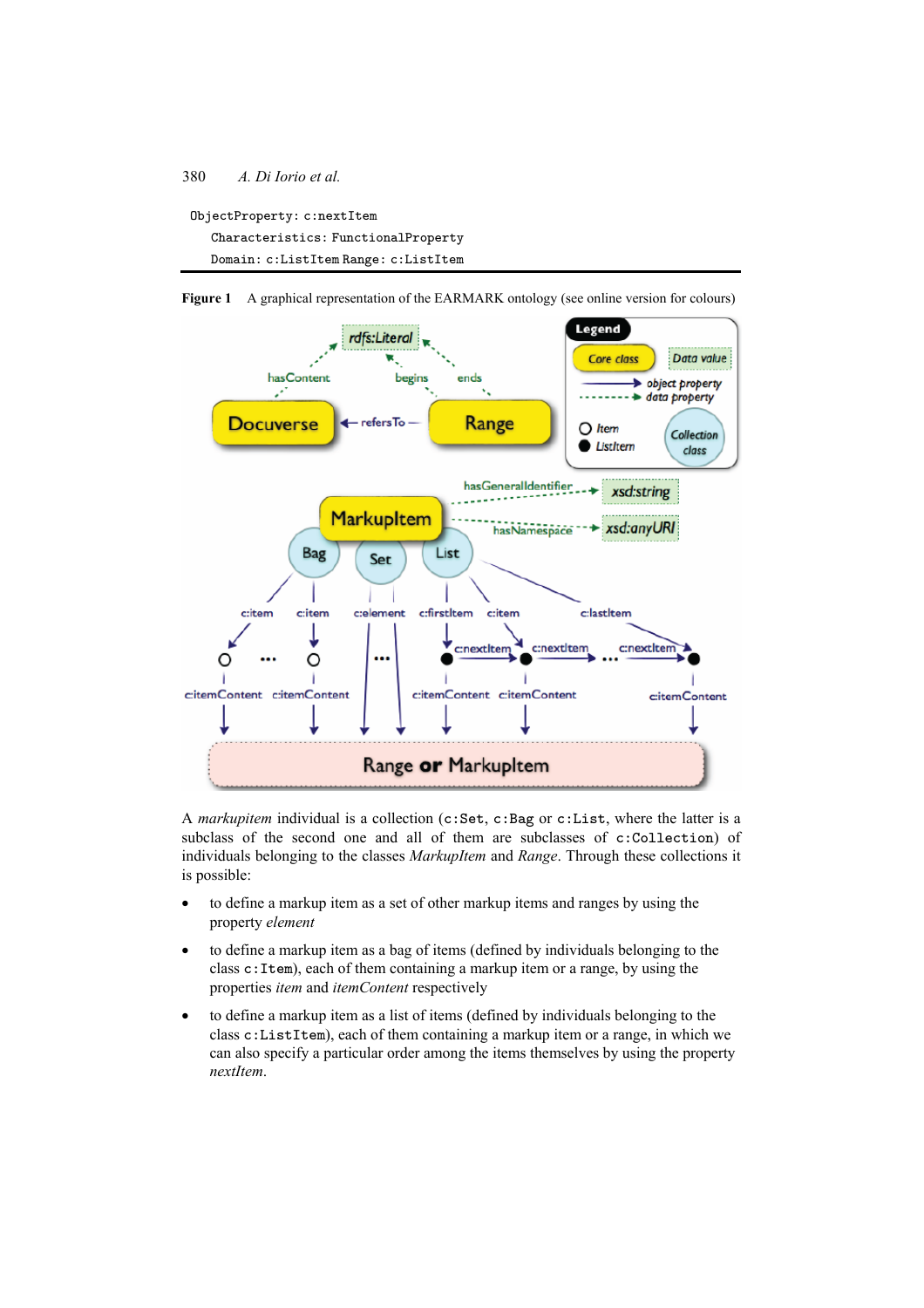Thus, it becomes possible to define elements containing nested elements or text, or attributes containing values, as well as overlapping and complex structures. Note also that handling collections directly in OWL allows us to reason about content models for markup items, which would not be possible if we had used the corresponding constructs in RDF.<sup>4</sup>

A *markupitem* might also have a name, specified in the functional property *hasGeneralIdentifier* [recalling the SGML term to refer to the name of elements (Goldfarb, 1990)], and a namespace specified using the functional property *hasNamespace*. Note that we can have *anonymous* markup items – as it is possible in LMNL (Tennison and Piez, 2002) and GODDAG (Sperberg-McQueen and Huitfeldt, 2004) – by simply asserting that the item belongs to the class of all those markupitems that do not have a general identifier (i.e., hasGeneralIdentifier exactly 0).

A graphical summarisation of the ghost classes and their relations is shown in Figure 1.

#### *2.2 Shell classes*

The ghost classes discussed so far give us an abstract picture of the EARMARK framework. We need to specialise our model, defining a concrete description of our classes. These new *shell* subclasses apply specific restrictions to the *ghost* classes.

First of all, the class *Docuverse* is restricted to be either a *StringDocuverse* (the content is specified by a string) or an *URIDocuverse* (the actual content is located at the URI specified).

| Class: StringDocuverse      |
|-----------------------------|
| SubClassOf:                 |
| Docuverse,                  |
| hasContent some xsd: string |
| DisjointWith: URIDocuverse  |
|                             |
| Class: URIDocuverse         |
| SubClassOf:                 |
| Docuverse,                  |
| hasContent some xsd: anyURI |

Depending on particular scenarios or on the kind of docuverse we are dealing with  $-$  it may be plain-text, XML, LaTeX, a picture, etc. – we need to use different kinds of ranges. Therefore, the class *Range* has three different subclasses:

• *PointerRange* defines a range by counting characters. In that case, the value of the properties *begins* and *ends* must be a non-negative integer that identifies unambiguous positions in the character stream, remembering that the value 0 refers to the location immediately before the 1st character, the value 1 refers to the location after the 1st character and before the 2nd one, and so on. By using the *hasKey* OWL property, we also assert that two pointer ranges having equal docuverse, begin and end locations are the same range.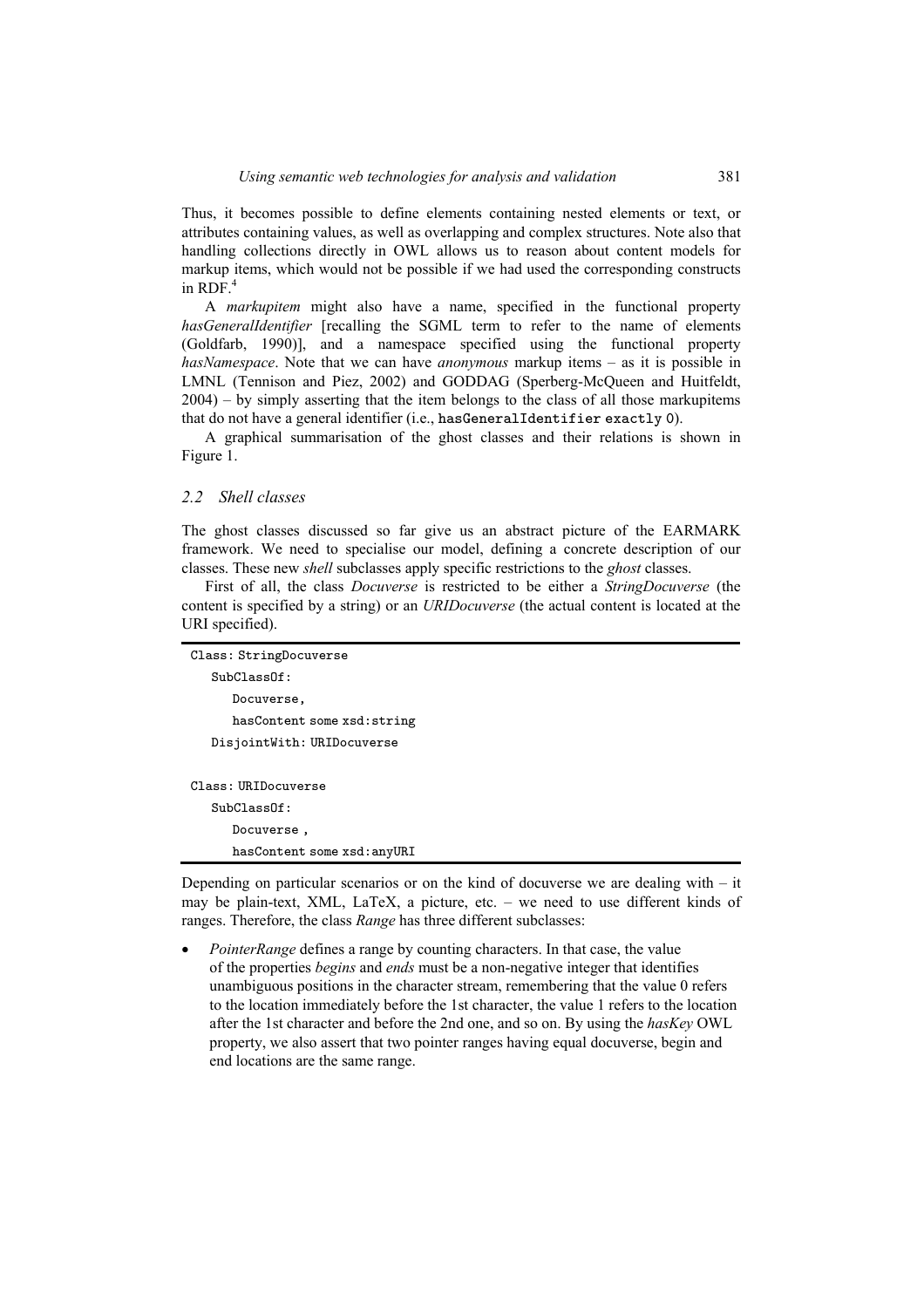- *XPathRange* defines a range considering the whole docuverse or its particular context specifiable through an XPath expression (Berglund et al., 2007) as value of the property *hasXPathContext*. Note that, by using these ranges, we implicitly admit that the docuverse it refers to must be an XML structure. Moreover, the properties *begins* and *ends* have to be applied on the string value obtained by juxtaposing all the text nodes identified by the XPath. By using the *hasKey* OWL property, we also assert that two XPath ranges having equal docuverse, XPath context, begin and end locations are the same range.
- *XPathPointerRange* is an *XPathRange* in which the value of the properties begins and ends must be a non-negative integer.

```
Class: PointerRange 
  SubClassOf: 
      Range, 
       begins some xsd:nonNegativeInteger and 
       ends some xsd:nonNegativeInteger 
  HasKey: refersTo begins ends 
Class: XPathRange SubClassOf: Range 
  EquivalentTo: hasXPathContext some rdfs:Literal 
  HasKey: refersTo begins ends hasXPathContext 
Class: XPathPointerRange 
  SubClassOf: 
       XPathRange, 
       begins some xsd:nonNegativeInteger and 
       ends some xsd:nonNegativeInteger 
DatatypeProperty: hasXPathContext 
   Characteristics: FunctionalProperty 
  Domain: XPathRange Range: rdfs:Literal
```
*MarkupItem* is specialised in three disjointed sub-classes: *element*, *attribute* and *comment*, that allow a more precise characterisation of markup items.

Class: Element SubClassOf: MarkupItem Class: Attribute SubClassOf: MarkupItem Class: Comment SubClassOf: MarkupItem

DisjointedClasses: Element, Attribute, Comment

In order to understand how EARMARK is used to describe markup hierarchies, let us to introduce an XML excerpt, using TEI fragmentation (TEI Consortium, 2005) to express overlapping elements upon the string 'Fabio says that overlhappens':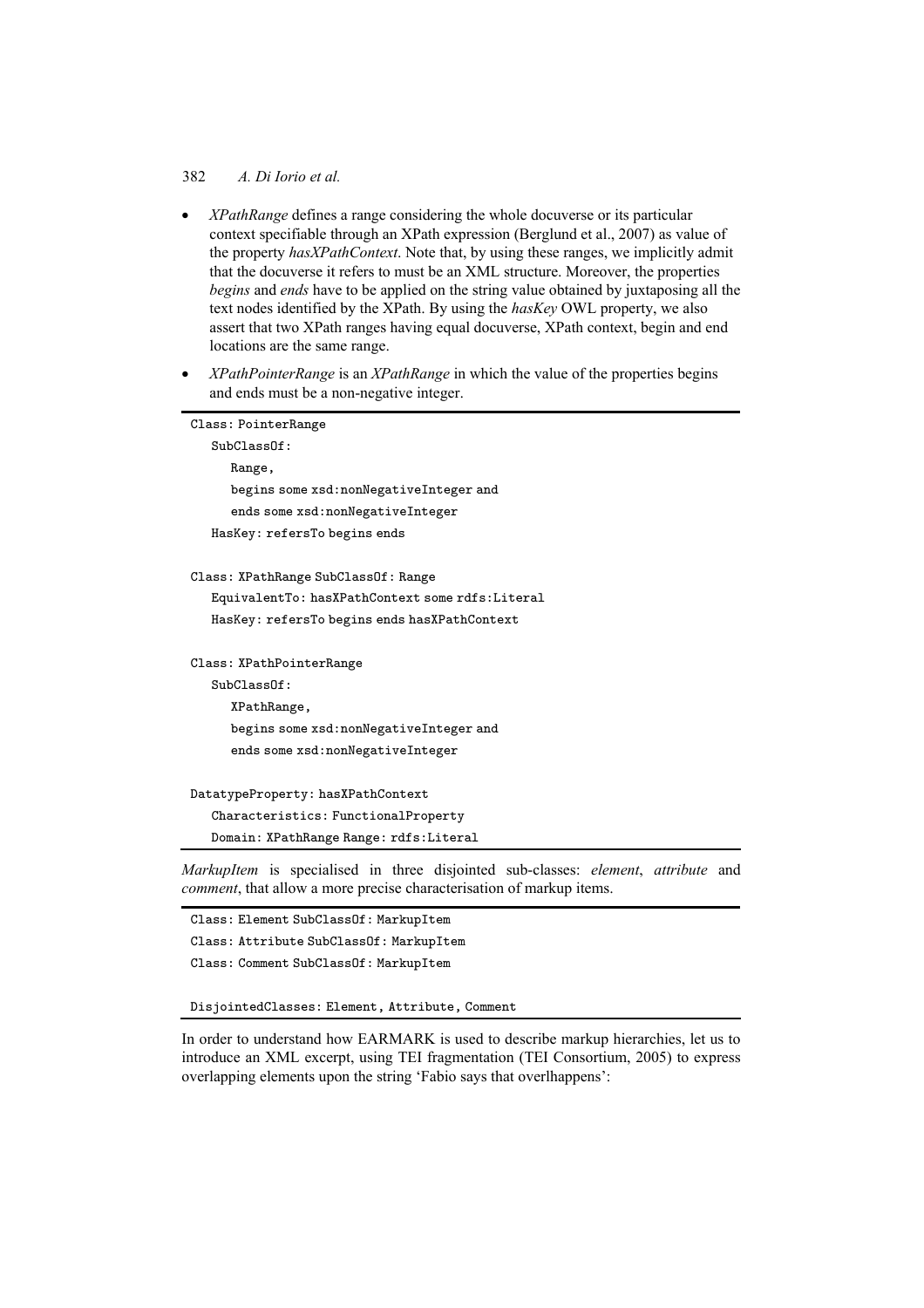```
<phrase> 
   Fabio says that 
   <noun xml:id="e1" next="e2">overl </noun> 
   <verb>h<noun xml:id="e2">ap<noun>pens </verb> 
</phrase>
```
Here, the two elements *noun* represent the same element fragmented and overlapping with part of the textual content of *verb*, i.e., the characters 'ap'. The EARMARK translation of it is the following:

| @prefix ex: <http: www.example.com=""></http:> .          |
|-----------------------------------------------------------|
| ex:doc:hasContent "Fabio says that overlhappens".         |
| ex:r0-16 a : PointerRange; : refersTo ex:doc              |
| ; :begins "0"^^xsd:integer; :ends "16"^^xsd:integer.      |
| ex:r16-21 a : PointerRange; : refersTo ex:doc             |
| ; : begins "16"^^xsd: integer; : ends "21"^^xsd: integer. |
| ex:r21-28 a : PointerRange; : refersTo ex:doc             |
| ; :begins "21"^^xsd:integer; :ends "28"^^xsd:integer.     |
| ex:r22-24 a : PointerRange; :refersTo ex:doc              |
| ; : begins "22"^^xsd: integer; : ends "24"^^xsd: integer. |
| ex:phrase a : Element; : hasGeneralIdentifier "phrase"    |
| ; c:firstItem [c:itemContent ex:r0-16                     |
| ; c:nextItem [c:itemContent ex:noun                       |
| ; $c:nextItem$ [c:itemContent ex:verb]]].                 |
| ex:noun a: Element; : hasGeneralIdentifier "noun"         |
| ; c:firstItem [c:itemContent ex:r16-21                    |
| ; $c:nextItem$ [ $c:itemContent ex: r22-24$ ]].           |
| ex: verb a : Element; : has General Identifier "verb"     |
| ; c:firstItem [c:itemContent ex:r21-28].                  |

### *2.3 The EARMARK framework and API*

We have already designed and implemented a framework for the creation, validation and manipulation of EARMARK data structures. The API is hosted by SourceForge (http://earmark.sourceforge.net) under the Apache 2.0 license and fully implements the current EARMARK model.

All the code is written in Java and uses well-known libraries in the semantic web community such as Jena (http://jena.sourceforge.net). The implementation of the data structure follows exactly what is defined in the EARMARK ontology and uses ghost and shell classes, encoding OWL properties as methods of these classes.

The Java classes *EARMARKDocument*, *Range* and *MarkupItem* have been written taking into consideration a particular interface, called *EARMARKNode*, directly derived from the *Node* interface of the Java DOM implementation (http://java.sun.com/xml). This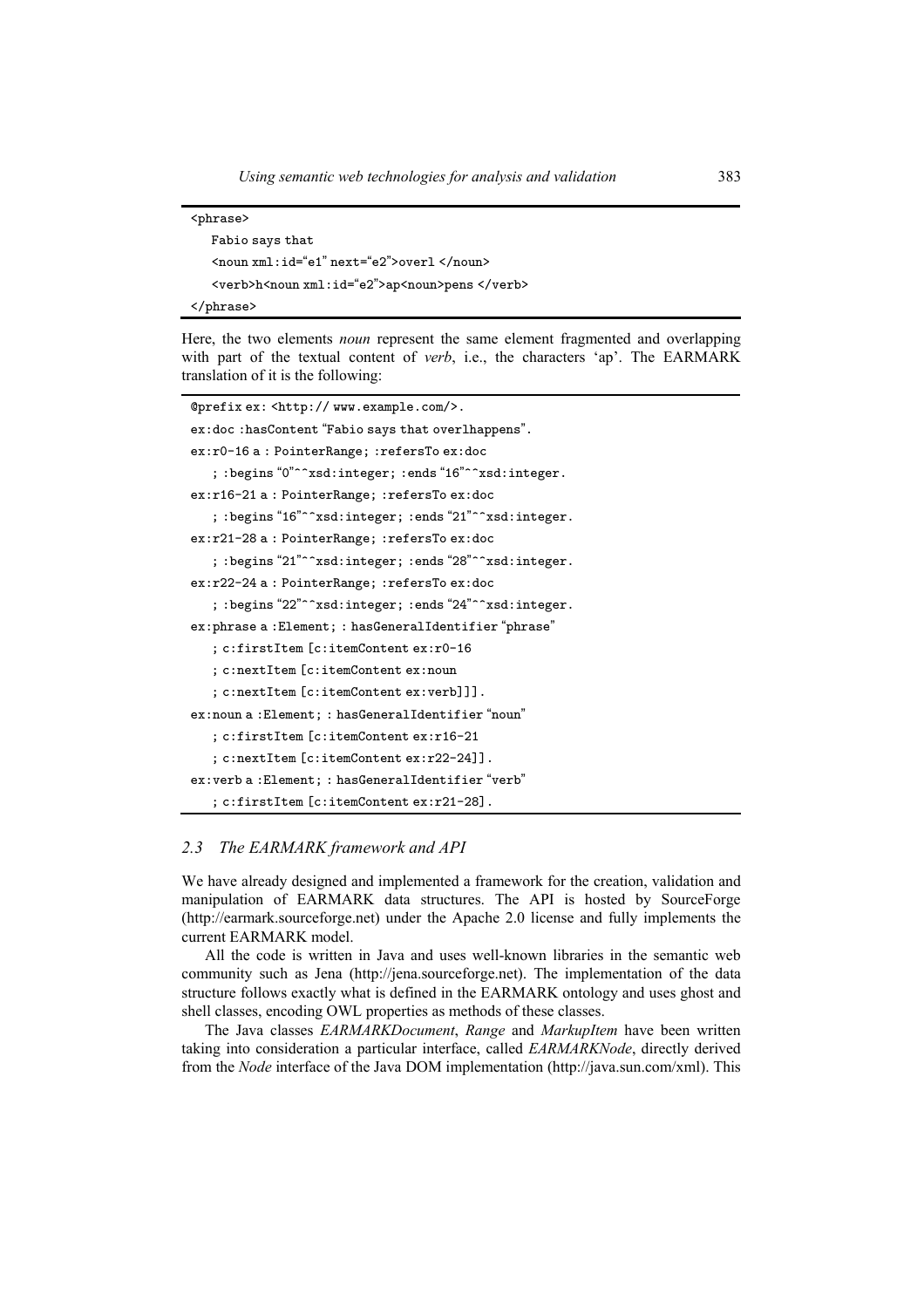choice has been made to maintain the EARMARK data structure as close as possible to a well-known and used model for XML documents.

The API makes it simple to create/load/store/modify EARMARK documents directly in a Java framework. Let us take again into consideration the example introduced in Section 2.2. In the followings excerpts, we illustrate how to build that document using the API.

Let us start creating a new EARMARK document and a docuverse, containing all the text content of our document:

```
EARMARKDocument ed= 
    new EARMARKDocument (URI.create ("http://www.example.com")); 
 String ex = "http://www.example.com/"; 
 Docuverse doc = ed.createStringDocuverse(ex+"doc", 
    "Fabio says that overlhappens"); 
The next excerpt shows how to create ranges starting from the above docuverse:
```
Range r0\_16 = ed.createPointerRange(ex+"r0\_16", doc, 0, 16);

Finally, we define all the markup items we need to build the structure of the document. Usually, a markup item needs three different values in order to be created: a string representing its general identifier, an identifier for the item and the type for the collection it defines (either set, bag or list). In the following excerpt, we show the creation of three different elements, composed in order to define hierarchical relations among them by using the method *appendChild*:

```
Element phrase = ed.createElement( 
   "phrase", ex+"phrase", Collection.Type.List); 
ed.appendChild(phrase); phrase.appendChild(r0_16);
Element noun = ed.createElement( 
   "noun", ex+"noun", Collection.Type.List); 
phrase.appendChild(noun); 
Element verb = ed.createElement( 
   "verb", ex+"verb", Collection.Type.List); 
phrase.appendChild(verb);
```
...

As seen, the API allows to create EARMARK structures with very simple and straightforward methods. Even rather complicated structures can be created with a few lines of Java code.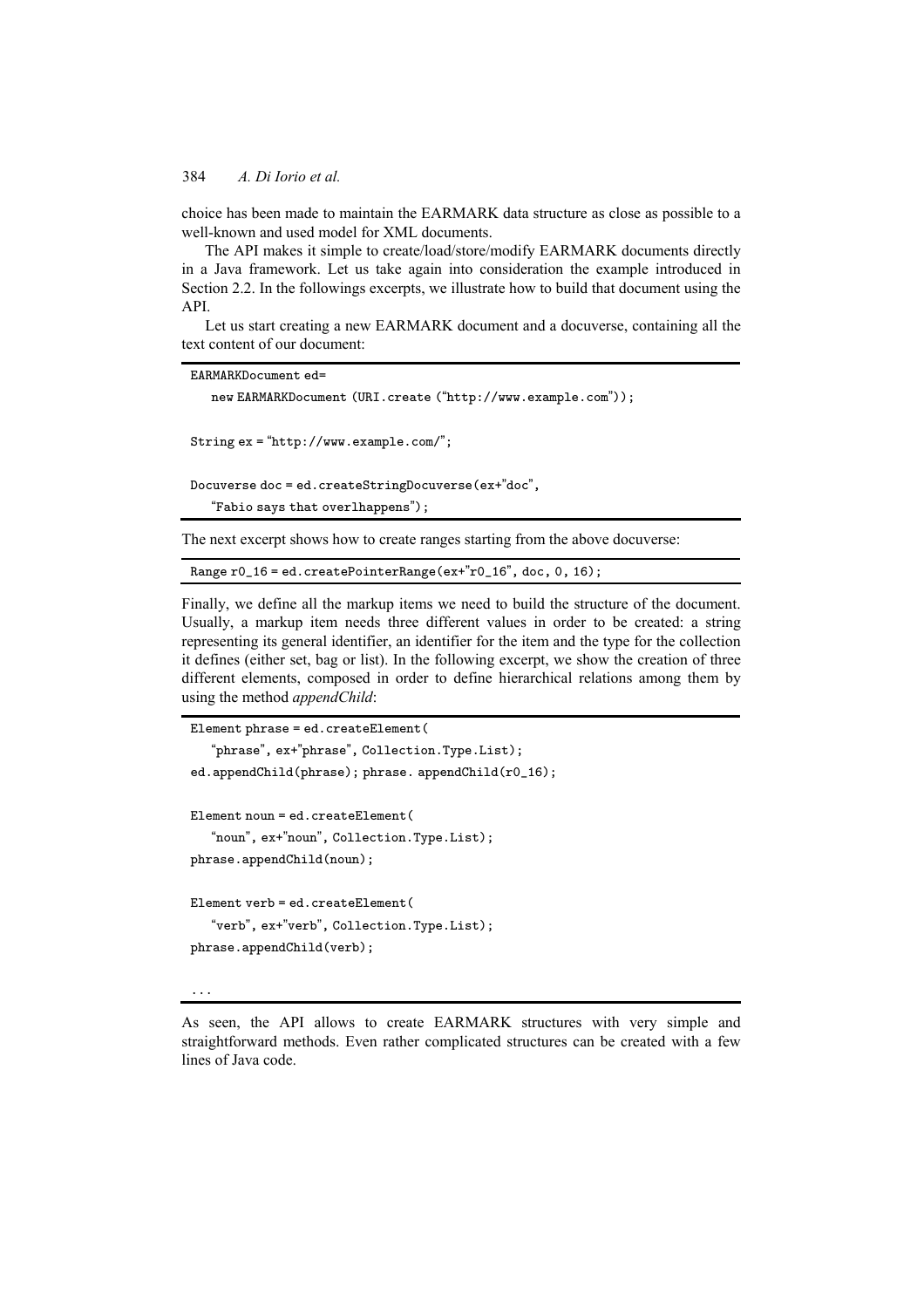#### **3 Assessing properties on EARMARK documents**

In previous works, we discussed the expressivity of EARMARK (Peroni and Vitali, 2009) (Di Iorio et al., 2009) and we shown possible applications of it in different contexts, such as scholarly disciplines (e.g., linguistics) and mainstream applications (e.g., word processors) (Di Iorio et al., 2010).

In this paper, we focus on another important advantage of using EARMARK, i.e., the possibility of expressing structural assertions of markup, allowing:

- A straightforward integration of the *semantics of the markup* (e.g., what is the meaning of all those markup elements *p* contained in a document *d*?) and the *semantics of the content* of a web document (e.g., the string 'Fabio' of the example in Section 2.2, identifiable through a range, represents a particular person having that name) (Renear et al., 2002).
- To define and assess, in a semantic way, all those typical properties of the structural markup, such as validity. Moreover, by means of the intrinsic nature of EARMARK, we can easily assess these structural properties even in presence of very complex overlapping hierarchies.

The assessment of ontological properties in the semantic domain is in a way comparable and can be made to act as validation in the XML domain that is the process of verification of whether relevant markup items of a well-formed XML document satisfy the constraints embodied in the relevant components of a schema. In the world of XML, several schema languages have been introduced such as DTD, XML schema and RelaxNG. They have different expressive power but they share the same objectives and basic principles: the validator checks the structural properties of a well-formed document by verifying all the *syntactical* constraints expressed in the schema.

Moving from a syntactical perspective to a *semantical* one – as proposed by EARMARK – opens new perspectives for a general approach to assessment as well. A key point of such approach is the translation of many markup properties from a syntactical to an ontological level. In the case of XML schema validation, for instance, this means expressing:

- a schema definitions as ontology classes and properties
- b schema documents as ontology instances and assertions, that express hierarchies as semantic relations.

Starting from an ontological *TBox* representing the schema and an *ABox* representing the document, we can then conclude that the document is valid according to the schema if and only if the *ABox* is consistent with the *TBox*.

Our goal is to design a framework and to implement tools that verify if an EARMARK document is compliant to any property *P* over its syntax, structure and semantics. The same approach can thus be used for common validation as well as for all the other above-mentioned constraints we want to verify on our documents. Our approach – that is meant to be instantiated for each specific case – can be summarised as follows: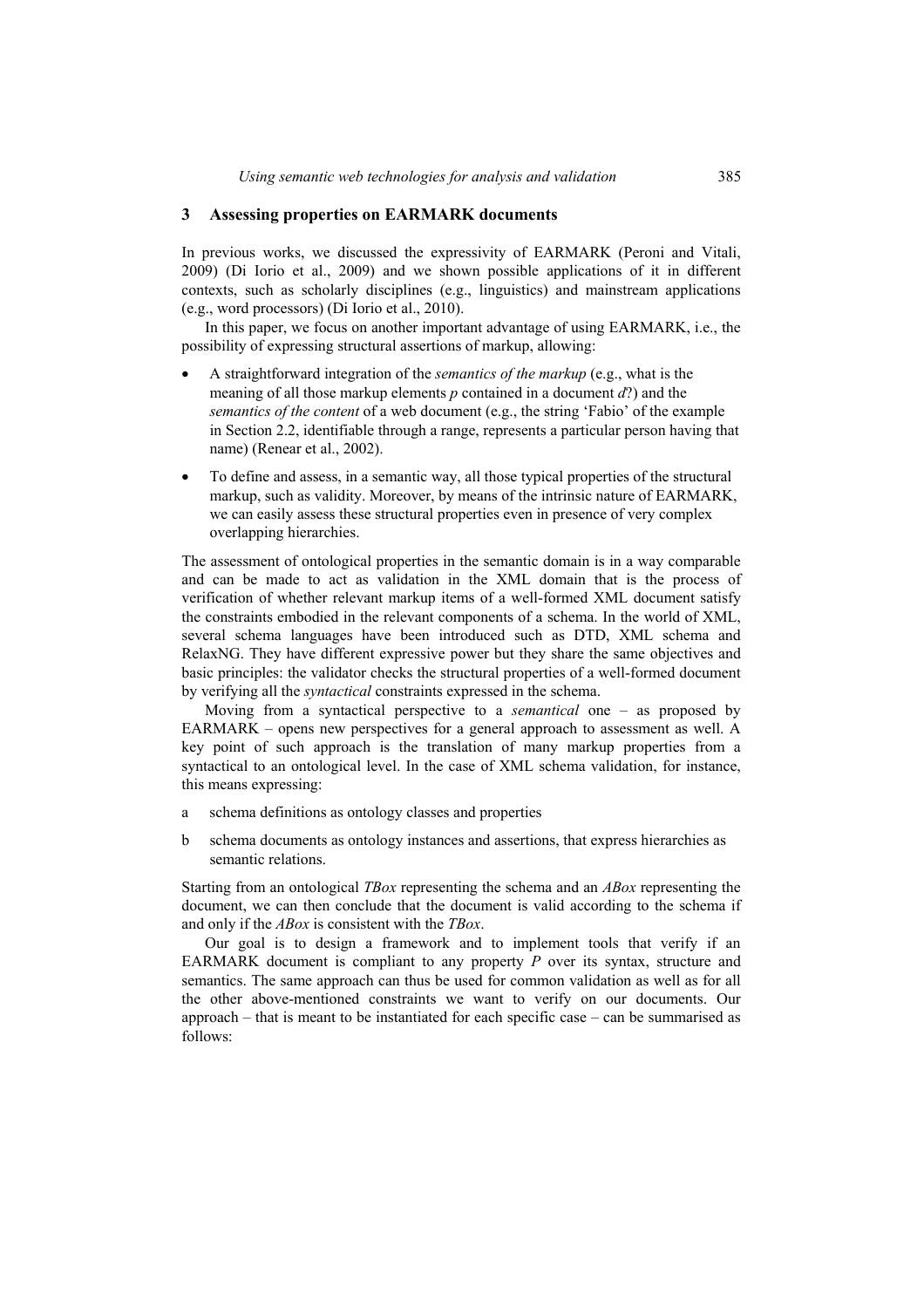- 1 define an ontology fragment *O* that details the particular property *P* we want to verify
- 2 associate the EARMARK document instances to *O*, so as to obtain an ABox for *O*
- 3 use a reasoner to prove whether the ABox is consistent (i.e., that property *P* is held) or not (and *P* is not held).

#### *3.1 Defining content-models on EARMARK documents*

In order to illustrate how to assess properties on EARMARK documents defining specific ontologies, we first take into consideration simple syntactical property definitions, such as those specifiable for the content models of markup items using schema languages such as DTD, XML schema or RelaxNG.

For instance, let us consider the following seven sentences informal description of a schema:

- 1 it is only possible to use elements (e.g., no attributes are allowed anywhere)
- 2 no element is associated to a namespace
- 3 all elements must specify a general identifier
- 4 each element contains the other nodes in a specific order
- 5 no element with a general identifier different from 'phrase', 'noun' and 'verb' can be used
- 6 each element with general identifier 'phrase' can contain, in any order, only an unlimited number of elements with general identifier 'noun' or 'verb', and cannot contain text
- 7 each element with general identifier 'noun' or 'verb' can contain only text and no other elements.

Using a RelaxNG Compact-like syntax (Clark, 2002), opportunely extended to allow us to define more than one root element for our documents in the structure start (when applied to XML documents, RelaxNG only allows to define one root), the previous informal schema may be formally expressed as follows:

```
start = (e.phrase | e.noun | e.verb)* 
e.phrase = element phrase {(e.noun | e.verb)*} 
e.noun = element noun {text} 
e.verb = element verb {text}
```
As we have previously introduced, in order to understand whether an EARMARK document is written according to the previous sentences and, consequently, to the previous schema, we have to develop an OWL ontology that implements them. In this case, we can obtain implicit associations between EARMARK document instances and the above property constraints to assess by extending the EARMARK ontology itself.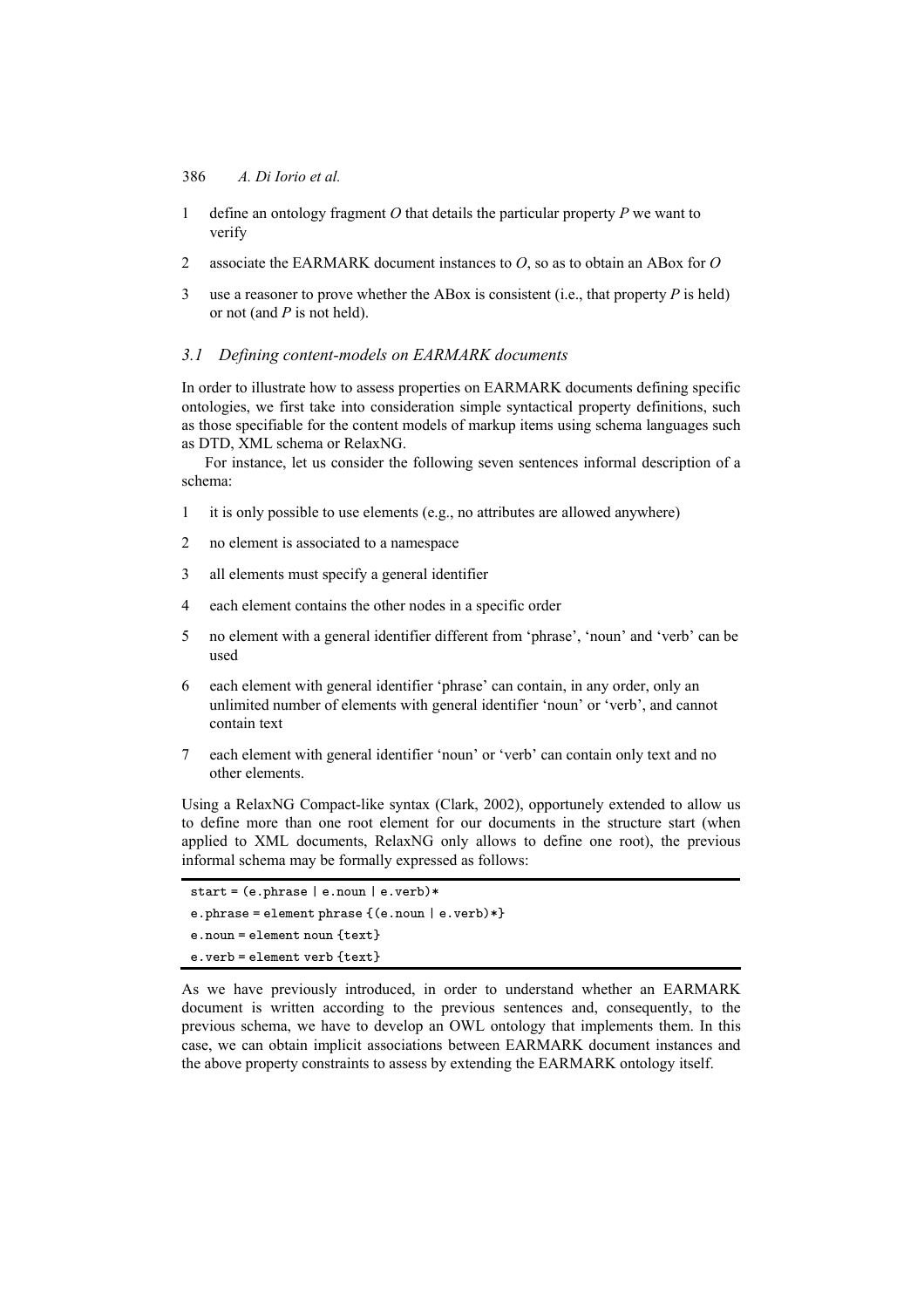First of all, we can limit the use of elements (sentence 1) simply defining all markup items equivalent to elements only, as shown in the following excerpt:

| Class: MarkupItem                                    |  |
|------------------------------------------------------|--|
| EquivalentTo: Element and not (Attribute or Comment) |  |

This sentence also results in asserting, by inference, that *attribute* and *comment* are subclass of the OWL class *nothing*, which represents the empty set: no individuals can belong to it.

Then, we express sentences 2 to 4 by adding three subclass relations to the element class:

| Class: Element                       |  |
|--------------------------------------|--|
| SubClassOf:                          |  |
| hasNamespace exactly 0, c:List,      |  |
| hasGeneralIdentifier some xsd:string |  |
|                                      |  |

To express sentences 5 to 7, we create a new object property to describe the parent-child relations among EARMARK nodes (i.e., markup items and ranges):

```
ObjectProperty: hasChild 
   SubPropertyChain: 
       c:item o c:itemContent
```
Since it is defined by a property chain between the properties item and *itemContent*, we can say that if an element individual *e* has an item *i* that refers to a particular EARMARK node *m* – that is a typical parent-child relation concerning EARMARK elements expressed by bags or lists – then we can infer that *e* has *m* as child.

Then, using this property, we can easily cover the remaining sentences (4 to 7) by adding another subclass relation to the element class:

| (hasGeneralIdentifier value 'phrase' and hasChild only |
|--------------------------------------------------------|
| (hasGeneralIdentifier some {'noun', 'verb'})) or       |
| ((hasGeneralIdentifier some {'noun', 'verb'}) and      |
| hasChild only Range)                                   |

That is it: the above assertions are sufficient to assess whether an EARMARK document is valid against the schema presented.<sup>5</sup> For instance, when we try to verify, through a reasoner, whether the EARMARK document in Section 2.2 is consistent with the model introduced in this section, we will receive an inconsistency exception because the element *phrase* of the sample document contains free text where it is not allowed.<sup>6</sup>

Property definitions through OWL ontologies can be used to define schemas for EARMARK documents. Yet, rather than discussing validation, that is addressed in other works, such as Yang et al. (2007), Ferdinand et al. (2004) and Rodrigues et al. (2006), in the following sections, we will concentrate, as an extensive example, on the assessment of the properties connected to *structural patterns*, such as the ones discussed in Dattolo et al. (2007) and Di Iorio et al. (2005).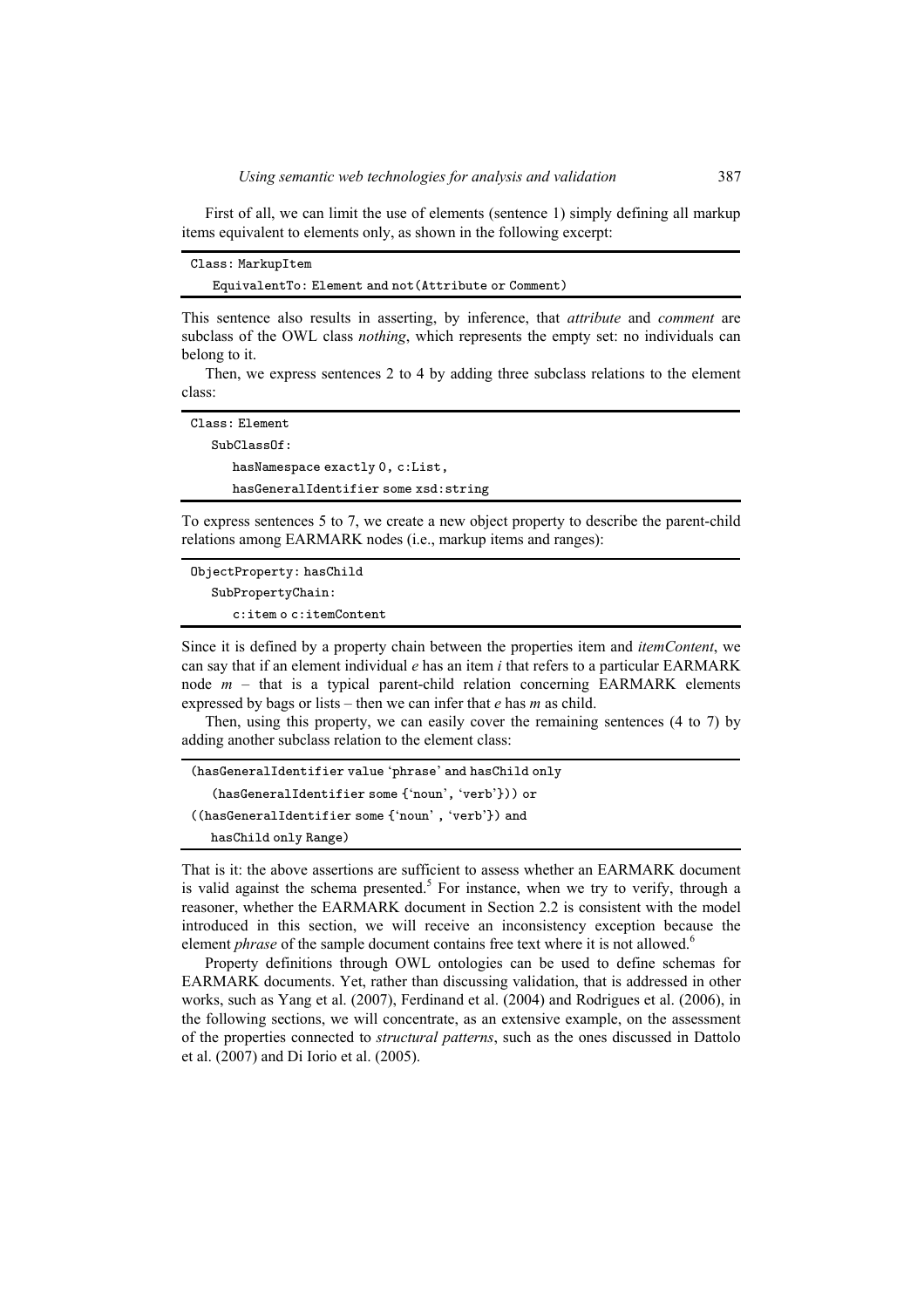### **4 Using and verifying patterns in EARMARK documents**

In this section, we elaborate on the topic of the validity of EARMARK documents against particular theories for document structures, introducing another, much more complex, example of other markup syntactic constraints that goes beyond the common markup content-model validation: the *structural patterns*. Then we verify these patterns on EARMARK documents with multiple hierarchies and overlapping elements.

Before showing the OWL implementation of these constraints and their use in EARMARK documents, we need to introduce the theory grounding these constraints themselves. Therefore, in Section 4.1, we present a meta-level theory for document structures based on specific patterns (Dattolo et al., 2007) and then, in Section 4.2, we implement it in an OWL ontology used for validating EARMARK documents against this theory.

### *4.1 Structural patterns*

The idea of using patterns to produce reusable and high-quality assets is not new in the literature. Software engineers (Gamma et al., 1994), architects [as Alexander (1979) who first introduced this term] and designers very often use – or rather reuse – patterns to handle problems which recur over and over. Patterns have also been studied to modularise and customise web ontologies (Presutti and Gangemi, 2008). They guarantee the flexibility and maintainability of concepts and solutions in several heterogeneous scenarios.

We have been investigating patterns for XML documents for some time (Dattolo et al., 2007; Di Iorio et al., 2005). The overall goal of our research is to understand how the structure of digital documents can be segmented into atomic components that can be manipulated independently and re-flowed in different contexts. Instead of defining a large number of complex and diversified structures, we have identified a small number of *structures/patterns* that are sufficient to express what most users need. Our idea is that ten patterns, shown in Table 1, are enough to capture the most relevant document structures.

The two main characterising aspects of such pattern theory are:

- *Orthogonality* each pattern has a specific goal and fits a specific context. The orthogonality between patterns makes it possible to associate a single pattern to each of the most common situations in document design. Then, whenever a designer has a particular need he/she has to only select the corresponding pattern and to apply it.
- *Assemblability* each pattern can be used only in some locations (within other patterns). Although this may seem a limitation, such strictness improves the expressiveness and non-ambiguity of patterns. By limiting the possible choices, patterns prevent the creation of uncontrolled and misleading content structures. This characteristic still allows the presence of overlapping items – for example, a block that contains two different inlines that overlap upon the same segment continues to be a valid structure in terms of patterns because its content model is not violated, even though the presence of overlapping descendants.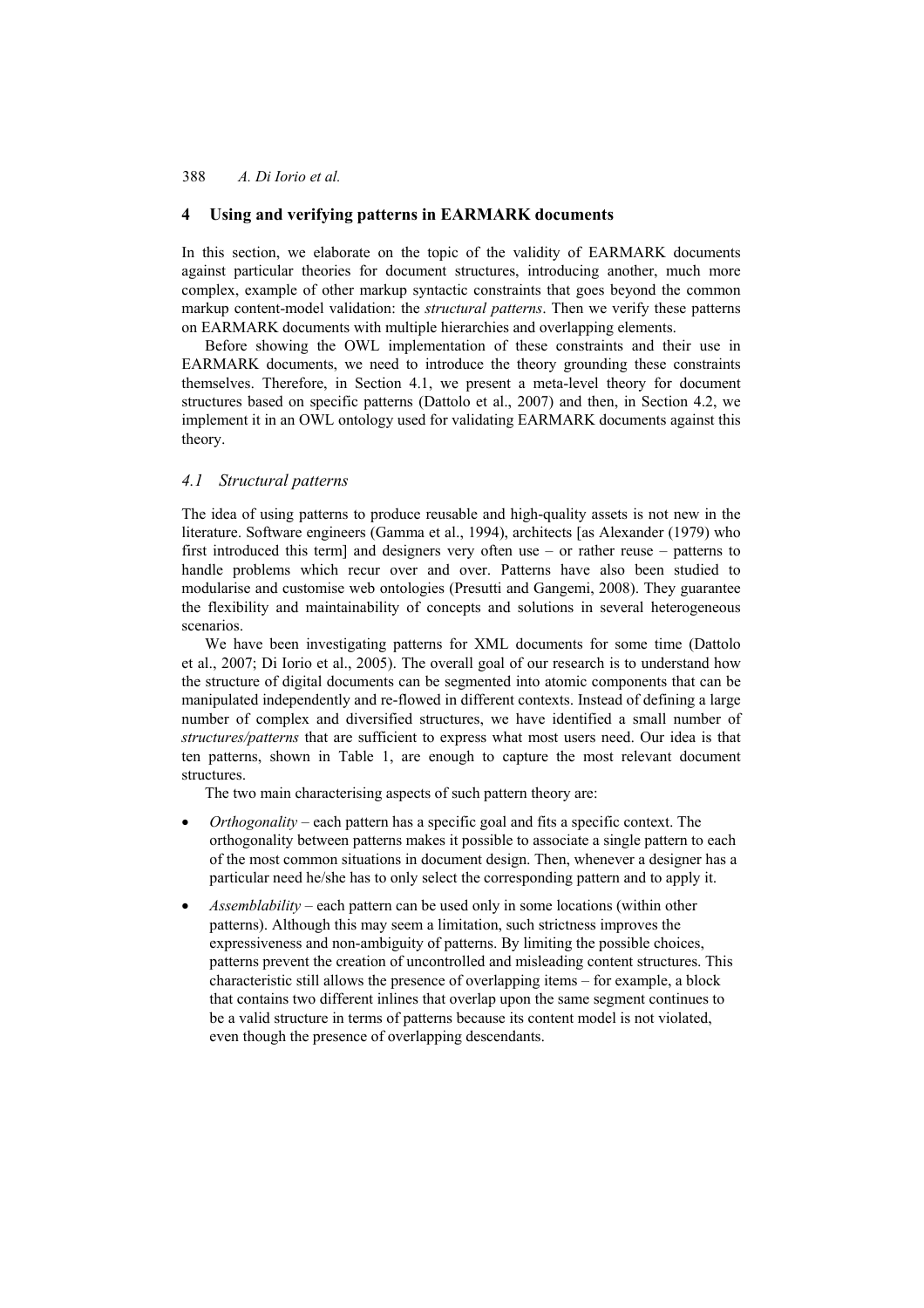These patterns allow authors to create unambiguous, manageable and well-structured documents. The regularity of pattern-based documents makes it possible to perform easily complex operations even when knowing very little about the documents' vocabulary. In fact, designers can implement more reliable and efficient tools, can make hypotheses regarding the meanings of document fragments, can identify singularities and can study global properties of sets of documents.

There are two main methods to check if (and how) a document uses patterns or can be normalised into a new pattern-based resource. A procedural approach requires *ad hoc* tools – written in a procedural programming language and running on a software platform – that are difficult to write, test, maintain, and extend. A declarative approach, on the other hand, guarantees more flexibility, extensibility and portability. The ontological model adopted by EARMARK is particularly suitable for such a context: verifying that a document meets the requirements given by patterns, in fact, only requires verification using a reasoner of some properties of an OWL ontology.

| Table 1 | A brief summary of the structural pattern theory of Dattolo et al. (2007) extended with |
|---------|-----------------------------------------------------------------------------------------|
|         | two more patterns: <i>headed container</i> and <i>popup</i>                             |

| Pattern             | Description                                                                                                                 | Example<br>(XHTML)         | May contain                                       |
|---------------------|-----------------------------------------------------------------------------------------------------------------------------|----------------------------|---------------------------------------------------|
| Meta                | An empty element whose meaning depends<br>on its presence in a document (rather than on<br>its position) and its attributes | meta                       | <b>EMPTY</b>                                      |
| Milestone           | An empty element whose meaning depends<br>on its position                                                                   | br                         | <b>EMPTY</b>                                      |
| Atom                | A unit of unstructured information                                                                                          | title                      | Text                                              |
| <b>Block</b>        | A block of text mixed with unordered and<br>repeatable inline elements, with the same<br>content model                      |                            | Text, milestone,<br>inline, popup                 |
| Inline              | A block of text mixed with unordered and<br>repeatable inline elements, with the same<br>content model                      | i                          | Text, milestone,<br>inline, popup                 |
| Container           | A sequence of heterogeneous, unordered,<br>optional and repeatable elements                                                 | body                       | Meta, atom, block,<br>record, container,<br>table |
| Headed<br>container | A sequence of heterogeneous, unordered,<br>optional and repeatable elements headed by<br>a sequence of blocks               | div that<br>contains<br>h1 | Meta, atom, block,<br>record, container,<br>table |
| Record              | A set of optional, heterogeneous and<br>html<br>non-repeatable elements                                                     |                            | Meta, atom, block,<br>record, container,<br>table |
| Table               | A sequence of homogeneous elements<br>ul                                                                                    |                            | Meta, atom, block,<br>record, container,<br>table |
| Popup               | A sequence of heterogeneous, unordered,<br>iframe<br>optional and repeatable elements                                       |                            | Meta, atom, block,<br>record, container,<br>table |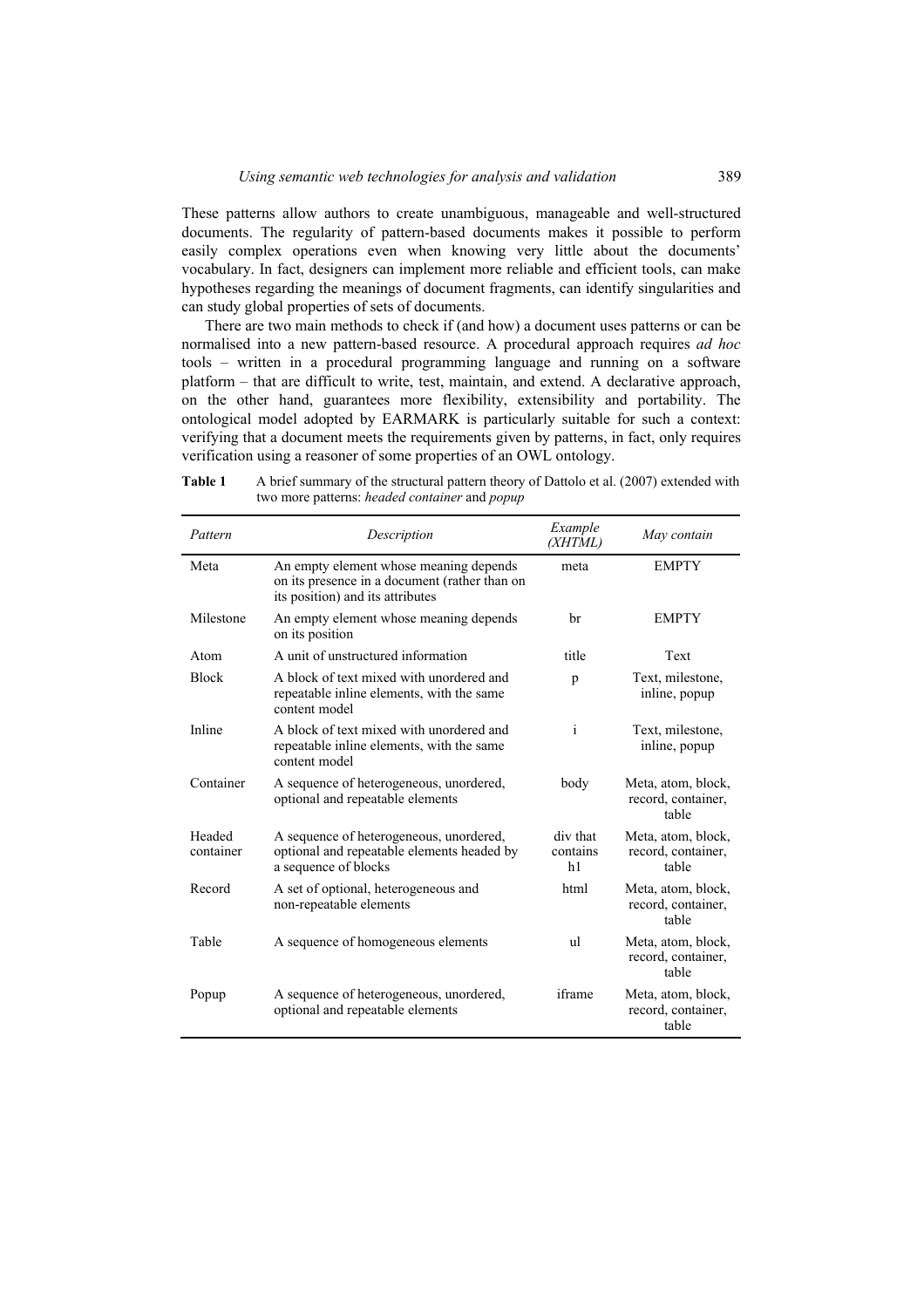In the next section, we will propose an example of this approach, made even more complex by the presence of an overlapping structure that makes property verification through XML technologies much more complex, and possibly even impossible.

### *4.2 Assessing structural patterns on EARMARK documents*

The first step to verify patterns-related properties of EARMARK documents is obviously to build an ontology that describes such patterns and their relationships. We developed the ontology through a set of hierarchical class/sub-class relations, summarised in Figure 2.





We have three levels of abstraction modelling different aspects of our theory:

- The *top-level* classes describe the general features of a pattern. In particular, they characterise their content model expressing the possibility for the element to contain text (*textual*) or not (*structural*) and to contain other elements (*hierarchical*) or not (*leaf*).
- The *middle-level* classes model all the combinations of top-level classes and express their disjointness.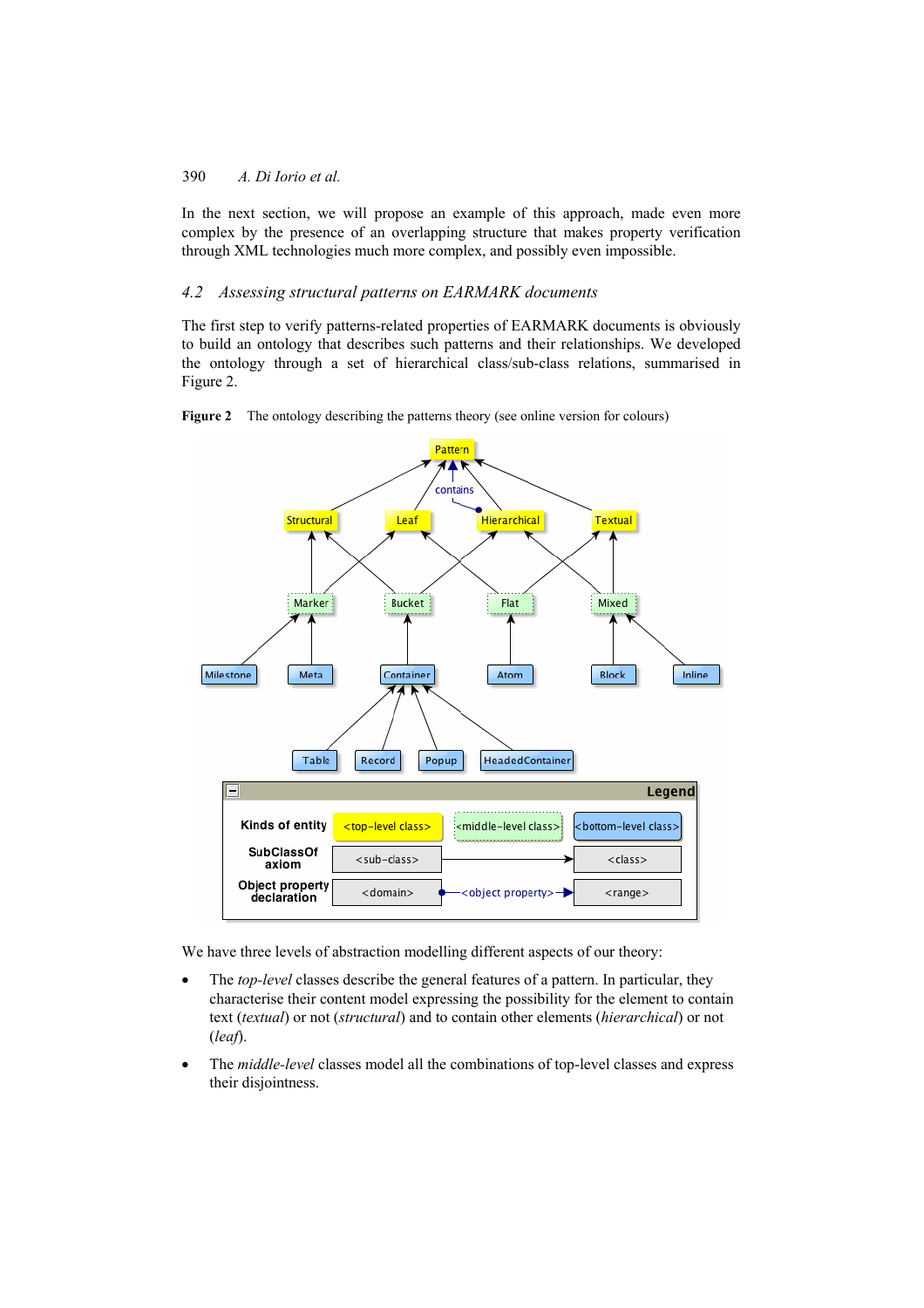• The *bottom-level* classes include all the 'instanceable' classes, i.e., all those classes which document elements can explicitly belong to.

This ontology allows us to verify whether or not an EARMARK document follows the structural patterns. In particular, it allows us to verify if a given association between elements and patterns (that assigns one pattern to each element) is valid. That, again, means checking whether the ontological association of each element to a particular pattern is consistent.

For assessing patterns on an EARMARK document *D*, we need to apply the following steps:

- 1 for each element in *D*, associate an instanceable pattern to the element
- 2 for each element in *D*, assert the element belongs to the class defined by the restriction isContainedBy exactly 0 Pattern whether it is not contained by any other element – where *isContainedBy* is the inverse property of property *contains* shown in Figure 2.
- 3 launch a reasoner to check if the pattern ontology with these added assertions is consistent (all the pattern constraints hold) or not (there are some errors when assigning patterns to elements).

Before presenting experimental results, let us show some excerpts from the pattern ontology developed, just to sketch out how we formally define those structural properties. First of all, we need to express containment relations among patterns through specific OWL object properties, as shown as follows.

```
ObjectProperty: contains 
   Domain: Hierarchical Range: Pattern 
ObjectProperty: isContainedBy 
   InverseOf: contains
```
Expressing EARMARK markup item containments in terms of these two properties is straightforward by using particular rules to infer new assertions:

```
MarkupItem(x), c:Set(x), c:element(x,y), MarkupItem(y) 
   \rightarrow contains(x,y)
MarkupItem(x), c:item(x,y), itemContent(y,z), MarkupItem(z) 
   \rightarrow contains(x, z)
```
Taking into consideration the above properties and assertions, we illustrate, as example, the definition of *inline* and *block* patterns, discussing the main differences among them. We implement them through two OWL classes:

```
Class: Inline
```
SubClassOf: Mixed and contains only (Inline or Milestone or Popup), isContainedBy some Block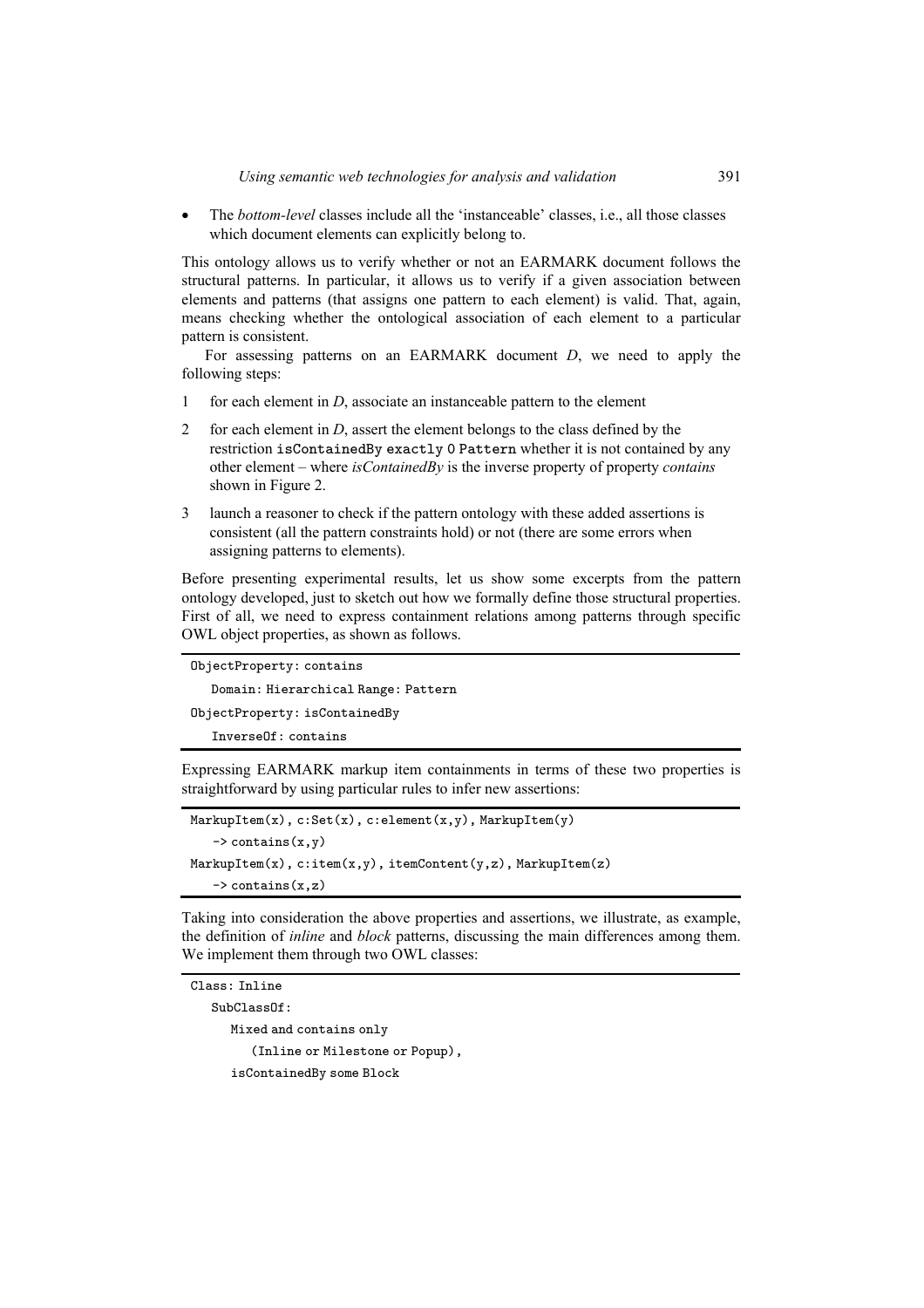```
Class: Block 
   SubClassOf: 
       Mixed and contains only 
          (Inline or Milestone or Popup) 
   DisjointWith: Inline
```
As shown, content models for these classes are defined by adding restrictions in form of superclasses, such as:

Mixed and contains only (Inline or Milestone or Popup)

All *Textual* individuals are inferred starting from markup items containing some ranges:

| $MarkupItem(x)$ , $c:Set(x)$ , $c:element(x,y)$ , $Range(y)$          |
|-----------------------------------------------------------------------|
| $\rightarrow$ Textual(x)                                              |
| $MarkupItem(x),$ c:item $(x,y)$ , c:itemContent $(y,z)$ , Range $(z)$ |
| $\rightarrow$ Textual(x)                                              |

Although we cannot discuss any structural pattern implementation in this paper because of space limits, the entire pattern ontology definition is available online (http://www.essepuntato.it/2008/12/pattern) and uses SWRL (Horrocks et al., 2004) as the rule language.

### *4.3 Experimental results*

In the following, we discuss an explicative example on the first three verses of the *Paradise Lost* by John Milton, which are often quoted as a standard example for enjambement<sup>7</sup> in poetry:

Of Man's first disobedience, and the fruit

Of that forbidden tree whose mortal taste

Brought death into the World

We want to describe two different hierarchies, one for the verses and another one for the syntactical units giving rise to the enjambments, and we use an HTMLlike syntax for the general identifiers. Figure 3 shows the graph representation of a corresponding EARMARK document (http://www.essepuntato.it/2010/04/ParadiseLost).

Table 2 summarises our experiments running a reasoner to verify patterns on the previous example (http://www.essepuntato.it/2010/04/ParadiseLost/test). We tried eight different combinations of patterns and – for each combination – we checked whether it generated a consistent ontology.

The fourth column of the table shows the output of the reasoner. The answer 'yes' indicates that a specific combination does not violate the constraints of the relevant patterns. That combination is then valid and can be used for identifying structural roles of document's elements. Negative results are very relevant because the reasoner is able to identify that requirements are not respected, and why. For instance, the reasoner detects that an element *div* cannot be an inline, being the root of a hierarchy.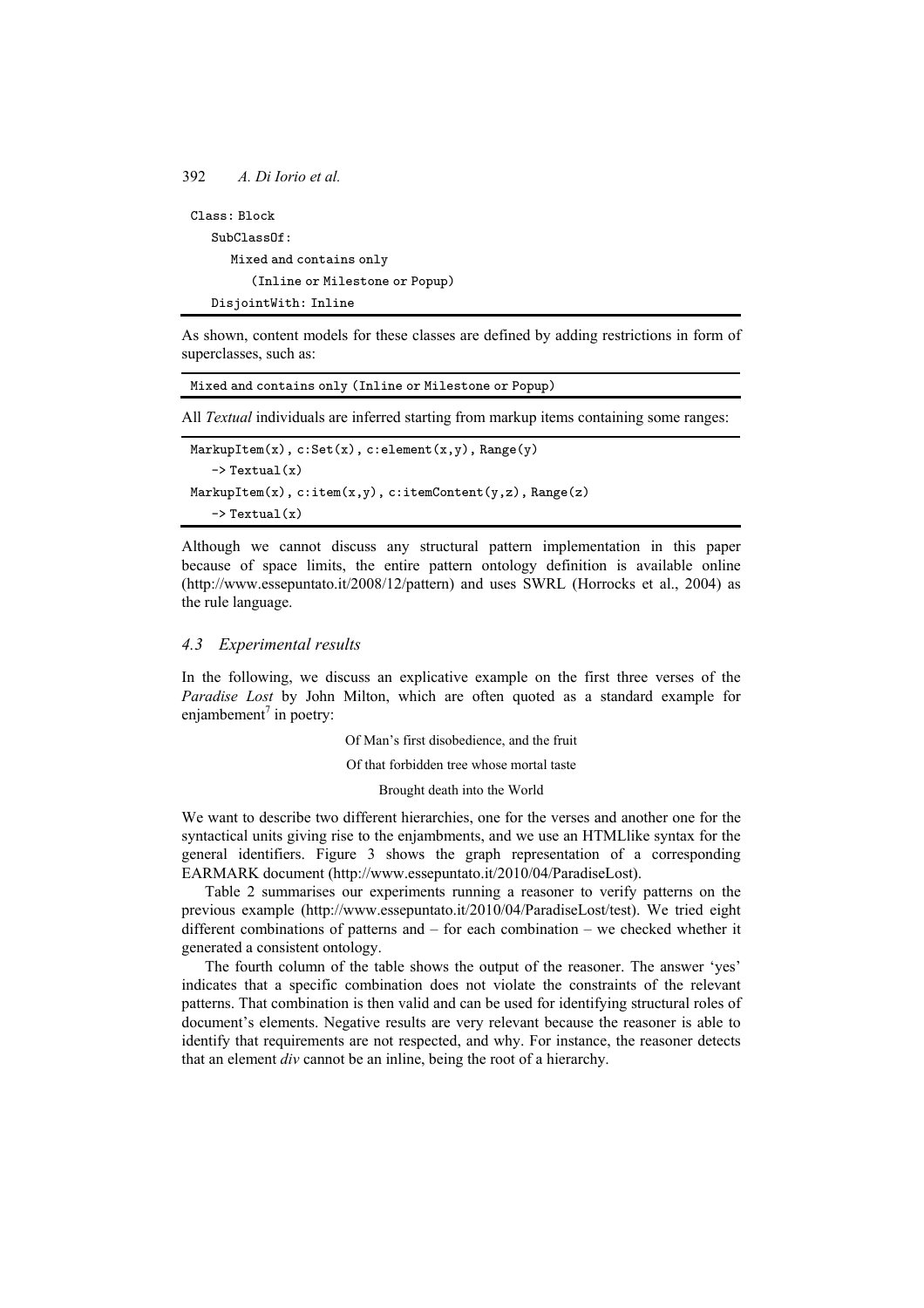**Figure 3** The EARMARK document, in the form of a graph, of the first three verses of the Paradise Lost by John Milton (see online version for colours)



**Table 2** Testing associations between elements and patterns on the 'Paradise Lost' example through an OWL reasoner

| div          | $\boldsymbol{p}$ | span                                     | Is the ontology still consistent?                                                               |
|--------------|------------------|------------------------------------------|-------------------------------------------------------------------------------------------------|
| Container    | <b>Block</b>     | Atom                                     | Yes                                                                                             |
| Container    | <b>Block</b>     | Inline                                   | No: a container (syntax) cannot contain inline                                                  |
| <b>Block</b> | Block            | Inline                                   | No: a block (stanza) cannot contain at any level<br>another block                               |
| <b>Block</b> | Inline           | Inline                                   | <b>Yes</b>                                                                                      |
| Inline       | Inline           | Inline                                   | No: inlines (both stanza and syntax) cannot be the<br>root of a hierarchy                       |
| <b>Block</b> | Inline           | Inline for unit 1<br>and atom for unit 2 | No: elements with the same general identifier<br>(unit 1 and unit 2) must have the same pattern |
| Atom         | Atom             | Atom                                     | No: atoms (both stanza and syntax) cannot<br>contain other elements                             |
| Table        | Atom             | Atom                                     | Yes                                                                                             |
| Record       | Atom             | Atom                                     | No: records (stanza and syntax) can contain only<br>elements with different general identifiers |

Although this example is very simple (and focuses only on a few patterns), it should give readers the idea of how a reasoner and the ontological descriptions of a set of constraints can give validity results on rules expressed over an EARMARK document, and regardless of whether the document is in fact a single hierarchy (i.e., an XML document) or actually represents a multiplicity of hierarchies hard or impossible to express in XML. The fact that here we deal with patterns is just an example, and does not affect the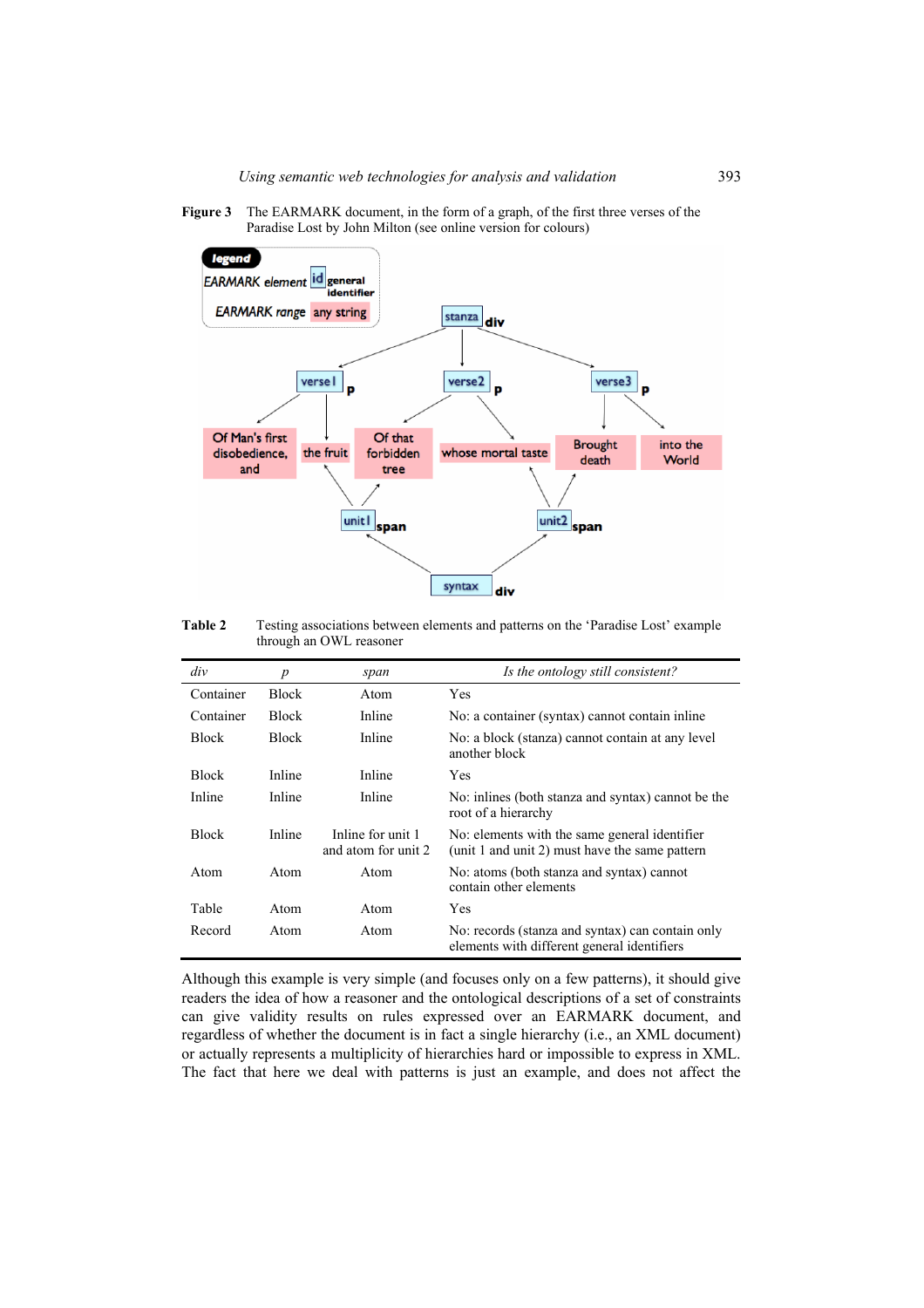generality and applicability of this approach: additional classes and additional SWRL rules would allow us to test other properties of the same documents.

### **5 Related works**

Three particular topics are relevant to what we examine in this work: the ontological declaration of markup on resources, the ontological representation of digital document properties such as schema validity and other non-ontological approaches for validating complex overlapping structures.

The first issue for ontological declaration of markup is to find a way to define locations and ranges on a particular text. A W3C activity (Iglesias and Squillace, 2009) proposes to address this issue. In this approach, the authors propose an ontology in which the various classes refer to different kinds of points that can be used to identify particular positions in a digital document, particularly XML and HTML structures. Through this ontology, we can define single points using one of several sub-classes of *SinglePoint* (e.g., *XPathPointer*, *ExpressionPointer*, *XPointerPointer*, etc.), and ranges using specific sub-classes of *CompoundPointer*.

After defining ranges of text content, the next step is to design a model that allows markup structures for the ranges. One of the best contributions in addressing that issue is presented in Tummarello et al. (2005). This study represents one of the first real inputs for our work. It offers an interesting way to encode text content into RDF resources – marking them up through a particular OWL ontology expressing the various parts of discourse – and allowing the simultaneous presence of multiple (and possibly overlapping) hierarchies. The result of this work is the development of a framework, called *RDF textual encoding framework* [or *RDFTEF* (http://rdftef.sourceforge.net)], that supports textual encodings for RDF and OWL, allowing expression of textual annotations in RDF/XML.

After generating a well-defined document structure mapped into ontological assertions, we would like to verify whether it satisfies some particular properties or not – for example, validation against a document schema. Document schemas can also be good starting points for developing or reengineering ontologies, as pointed out in Ferdinand et al. (2004). Proposing a translation mechanism from an XML document into a set of RDF assertions that describe it, the authors' main aim is to define a way to translate an XML schema document into an OWL ontology in order to obtain a complete TBox + ABox from a document with markup and its schema.

Similar to the previous work but following a different approach, (Rodrigues et al., 2006) introduces a framework for producing an ABox starting from an XML document, passing through an existing OWL ontology and the XML schema document used by the original document. The JXML2OWL (http://jxml2owl.projects.semwebcentral.org) framework thus generates such an Abox via some XSLT processing, made possible through handmade associations between the XML schema declarations and the OWL classes. The result of this process is a set of OWL instances related to the OWL ontology used for the transformation. Proving the consistency of these instances with respect to the ontology means verifying the validity of the original document against the referred schema.

Another study that works similarly is Yang et al. (2007). After introducing the main differences between XML schema and ontologies in general, the authors propose an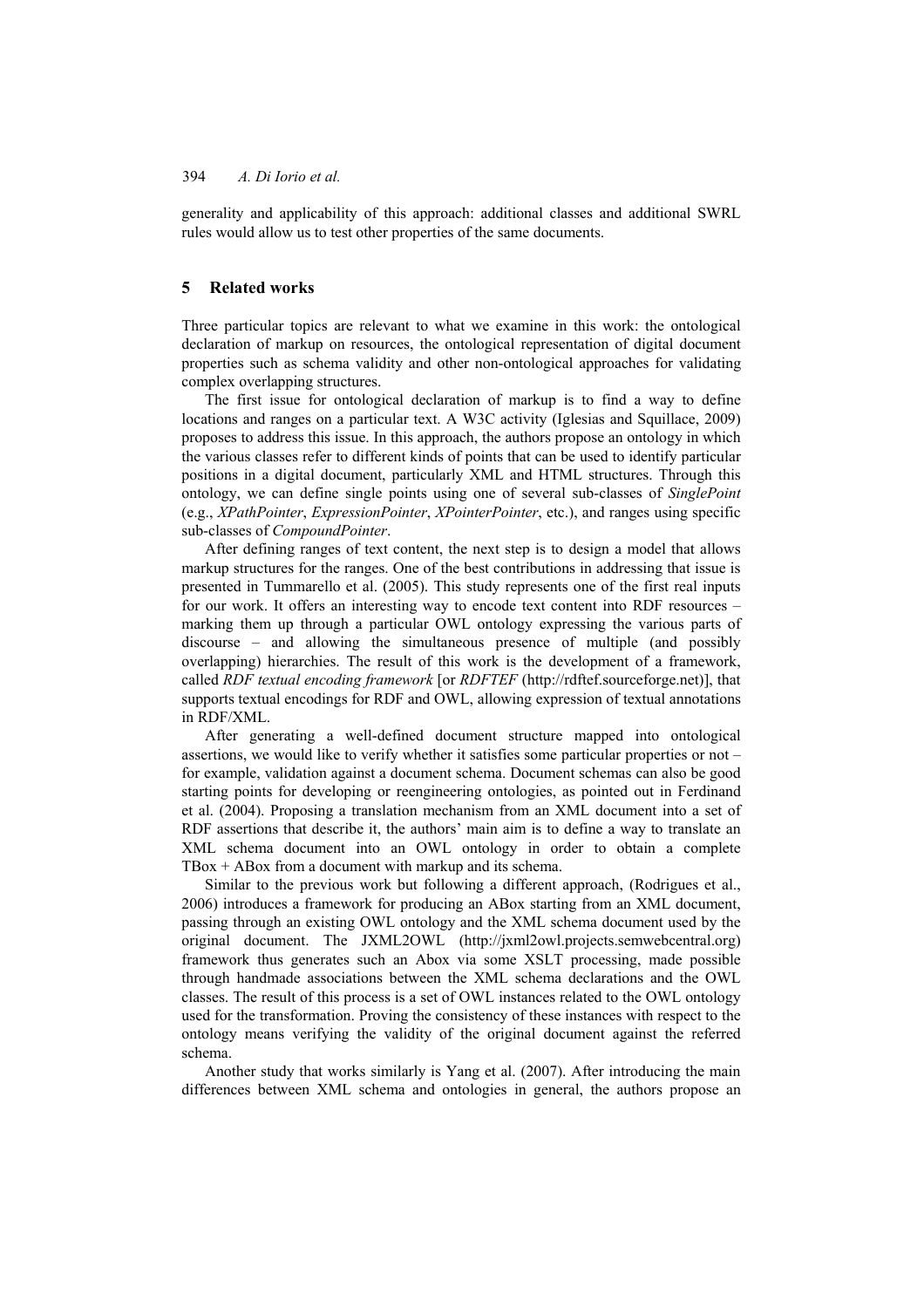ontology-based approach for representing mappings between that document schema language and ontologies. The goals of this work are round-trip translations from an XML document into ontology instances and the realisation of an ontology-mediated transformation between different XML documents, in order to allow seamless data exchange between heterogeneous XML data source.

Considering non-ontological approaches, the *rabbit/duck grammars* mechanism (Sperberg-McQueen, 2006) is a good technique for the validation of documents with overlaps. The basic idea of this approach is simple: to define different document schemas whose intersection describes the markup language to be validated. In each schema, each markup element is associated to one out of four classes – *normal*, *milestones*, *transparent* and *opaque* – that define how elements have to be considered in the context of the schema taken into consideration. Given a complete set of rabbit/duck grammars, each element must belong to the class *normal* in at least one schema of the set. Then, a document is considered valid against the set of rabbit/duck grammars if and only if it is valid against each schema in the set.

#### **6 Conclusions and future works**

EARMARK is proving to be not just a mere exercise in substituting embedded markup with OWL assertions, but a tool to prove that any feature that was available in XML markup can still be kept with a semantic web mindset, yet without the limitations that embedding brings along, such as single hierarchy and forced containment. Being able to verify arbitrary rules on markup and content, and on multi-hierarchical documents seems a reasonably strong result so far.

Apart from that, a number of interesting applications can be understood better through EARMARK: from the problem, well-known in overlapping communities, of identifying enjambments (Di Iorio et al., 2009) in poems expressed in TEI (TEI Consortium, 2005), to a newer issue of correctly describing the versioning events of an office documents over which change tracking has been activated (Di Iorio et al., 2010), to the currently unexplored problem of purging malicious edits in a wiki page without affecting temporally subsequent, yet legitimate edits. In all these situations, the complex interweaving of annotations on content and annotations drawn from markup can be managed easily and fruitfully with the aid of the EARMARK ontology and model.

Of course, work on EARMARK is far from being finished. Embedding and disembedding tools need to be generated, so as to be able to convert XML documents back and forth to EARMARK, and simple mechanisms for turning schema documents into TBox ontologies for EARMARK are yet to be delivered. We will also explore more deeply all those languages, models and techniques that allow to formally specify, at the same time, different semantics for markup.

#### **Acknowledgements**

The authors wish to thank Michael Sperberg-McQueen for his deep and passionate remarks about EARMARK, and Federico Meschini for strongly supporting the ideas behind our project.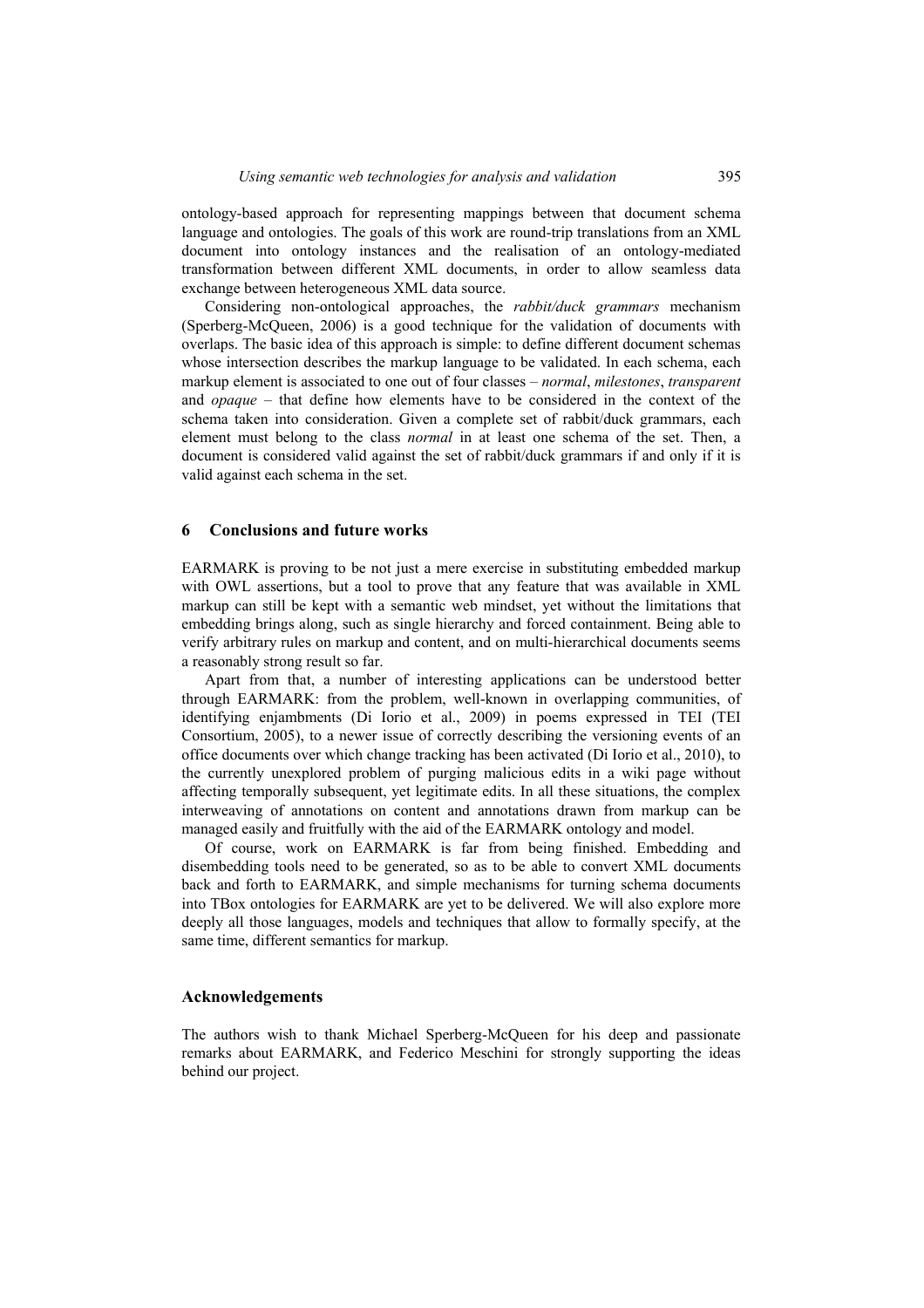#### **References**

- Adida, B., Birbeck, M., McCarron, S. and Pemberton, S. (2008) 'RDFa in XHTML: syntax and processing', W3C Recommendation, World Wide Web Consortium, 14 October, available at http://www.w3.org/TR/rdfa-syntax/ (accessed on 17 November 2010).
- Alexander, C. (1979) *The Timeless Way of Building*, Oxford University Press, Oxford, UK.
- Berglund, A., Boag, S., Chamberlin, D., Fernndez, M.F., Kay, M., Robie, J. and Siméon, J. (2007) 'XML path language (XPath) 2.0', W3C Recommendation, World Wide Web Consortium, 23 January, available at http://www.w3.org/TR/xpath20/ (accessed on 17 November 2010).
- Bray, T., Paoli, J., Sperberg-McQueen, C.M., Maler, E., Yergeau, F. and Cowan, J. (2006) 'Extensible markup language (XML) 1.1 (Second Edition)', W3C Recommendation, World Wide Web Consortium, 16 August, available at http://www.w3.org/TR/xml11/ (accessed on 12 March 2011).
- Ciccarese, P., Wu, E., Kinoshita, J., Wong, G., Ocana, M., Ruttenberg, A. and Clark, T. (2008) 'The SWAN biomedical discourse ontology', *Journal of Biomedical Informatics*, Vol. 41, No. 5, pp.739–751, Elsevier.
- Clark, J. (2002) 'RELAX NG compact syntax', Committee Specification, Organization for the Advancement of Structured Information Standards, available at http://relaxng.org/compact-20021121.html (accessed on 17 November 2010).
- Dattolo, A., Di Iorio, A., Duca, S., Feliziani, A.A. and Vitali, F. (2007) 'Structural patterns for descriptive documents', in *Proceedings of the 7th International Conference on Web Engineering 2007 (ICWE 2007)*, Como, Italy, Lecture Notes in Computer Science, 16–20 July, Vol. 4607, pp.421–426, Springer.
- Di Iorio, A., Gubellini, D. and Vitali, F. (2005) 'Design patterns for document substructures', in *Proceedings the Extreme Markup Languages Conference 2005*, Montreal, Canada, 1–5 August, IDEAlliance, available at http://conferences.idealliance.org/extreme/html/2005/ Vitali01/EML2005Vitali01.html (accessed on 17 November 2010).
- Di Iorio, A., Peroni, S. and Vitali, F. (2009) 'Towards markup support for full GODDAGs and beyond: the EARMARK approach', in *Proceedings of Balisage: The Markup Conference 2009*, Montreal, Canada, 11–14 August, Balisage Series on Markup Technologies, Vol. 3, doi:10.4242/BalisageVol3.Peroni01.
- Di Iorio, A., Peroni, S. and Vitali, F. (2010) 'Handling markup overlaps using OWL', in *Proceedings of the 17th International Conference on Knowledge Engineering and Knowledge Management (EKAW 2010)*, Lisbon, Portugal, 11–15 October, Lecture Notes in Artificial Intelligence, Vol. 6317, pp.391–400, Springer.
- Ferdinand, M., Zirpins, C. and Trastour, D. (2004) 'Lifting XML schema to OWL', in *Proceedings of the 4th International Conference on Web Engineering 2004 (ICWE 2004)*, Munich, Germany, 26–30 July, Lecture Notes in Computer Science, Vol. 3140, pp.776–777, Springer.
- Gamma, E., Helm, R., Johnson, R. and Vlissides, J. (1994) *Patterns: Elements of Reusable Object-Oriented Software*, Addison-Wesley, Boston, Massachusetts, USA.
- Goldfarb, C.F. (1990) *The SGML Handbook*, Oxford University Press, Oxford, UK.
- Horridge, M. and Patel-Schneider, P. (2009) 'OWL 2 web ontology language: Manchester syntax', W3C Working Group Note, World Wide Web Consortium, 27 October, available at http://www.w3.org/TR/owl2-manchester-syntax/ (accessed on 17 November 2010).
- Horrocks, I., Patel-Schneider, P.F., Boley, H., Tabet, S., Grosof, B. and Dean, M. (2004) 'SWRL: a semantic web rule language combining OWL and RuleML', W3C Member Submission, World Wide Web Consortium, 21 May, available at http://www.w3.org/Submission/SWRL/ (accessed on 17 November 2010).
- Huitfeldt, C. and Sperberg-McQueen, C.M. (2003) 'TexMECS: an experimental markup meta-language for complex documents', Working paper of the project Markup Languages for Complex Documents (MLCD), University of Bergen, January 2001, rev. October 2003, available at http://decentius.aksis.uib.no/mlcd/2003/Papers/texmecs.html (accessed on 17 November 2010).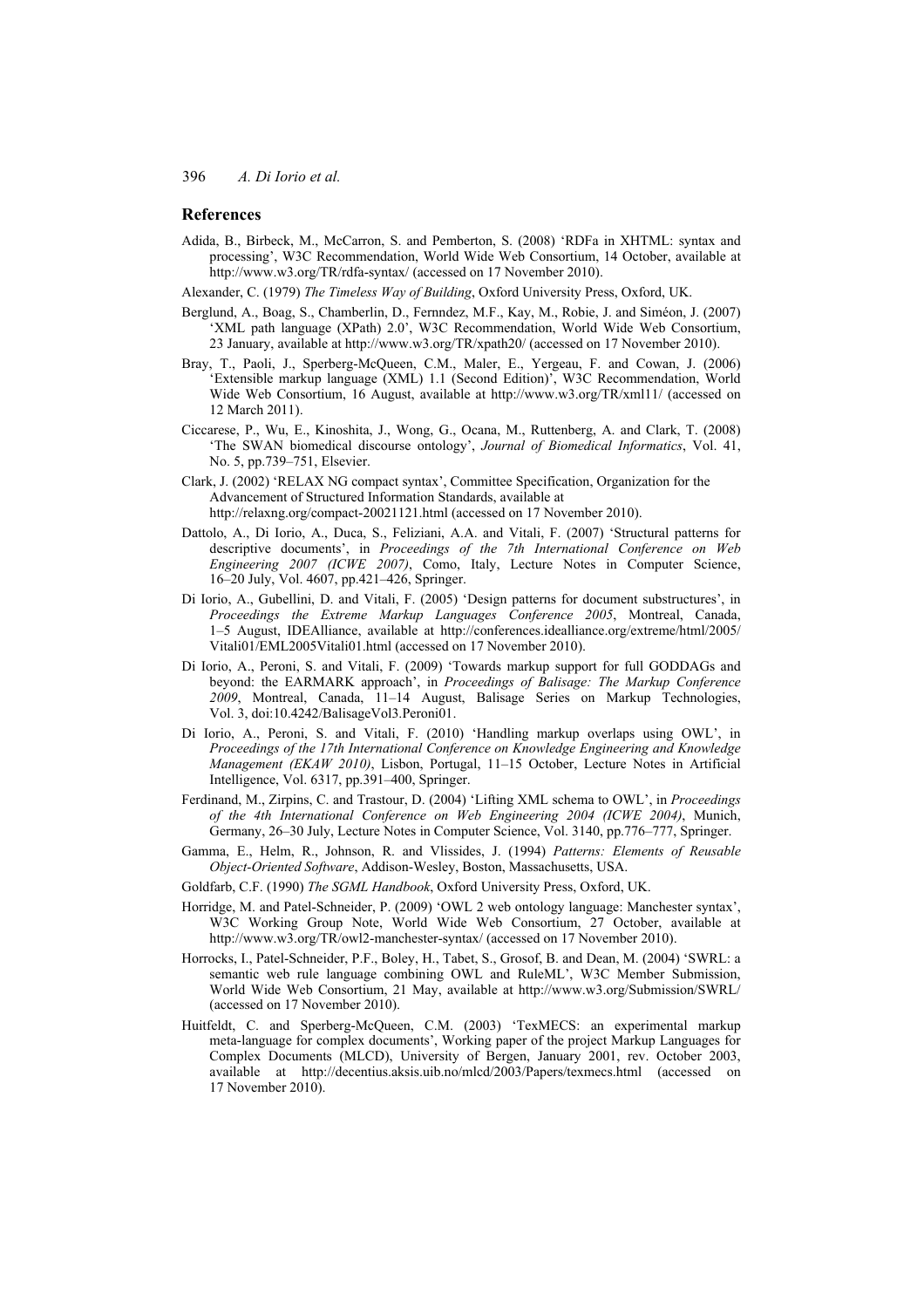- Iglesias, C. and Squillace, M. (2009) 'Pointer methods in RDF 1.0', W3C Working Draft, World Wide Web Consortium, 29 October, available at http://www.w3.org/TR/Pointersin-RDF10/ (accessed on 17 November 2010).
- JTC1/SC34 WG 4 (2008) 'ISO/IEC 29500-1:2008 information technology document description and processing languages – Office Open XML file formats – part 1: fundamentals and markup language reference'.
- JTC1/SC34 WG 6 (2006) 'ISO/IEC 26300/2006 information technology open document format for Office applications (OpenDocument) v1.0'.
- Nelson, T. (1980) *Literary Machines: The Report on, and of, Project Xanadu Concerning Word Processing, Electronic Publishing, Hypertext, Thinkertoys, Tomorrow's Intellectual... including Knowledge, Education and Freedom*, Mindful Press, Sausalito, California, USA.
- Peroni, S. and Vitali, F. (2009) 'Annotations with EARMARK for arbitrary, overlapping and out-of order markup', in *Proceedings of the 2009 ACM Symposium on Document Engineering (DocEng 2009)*, Munich, Germany, 21–24 September 2010, pp.171–180, ACM.
- Presutti, V. and Gangemi, A. (2008) 'Content ontology design patterns as practical building blocks for web ontologies', in *Proceedings of the 27th International Conference on Conceptual Modeling (ER 2008)*, Barcelona, Spain, 20–24 October, Lecture Notes in Computer Science, Vol. 5231, pp.128–141, Springer.
- Renear, A., Dubin, D. and Sperberg-McQueen, C.M. (2002) 'Towards a semantics for XML markup', in *Proceedings of the 2002 ACM Symposium on Document Engineering (DocEng 2002)*, McLean (VA), USA, 8–9 November, pp.119–126, ACM.
- Rodrigues, T., Rosa, P. and Cardoso, J. (2006) 'Mapping XML to existing OWL ontologies', in *Proceedings of the IADIS International Conference on WWW/Internet 2006*, Murcia, Spain, 5–8 October, pp.72–77, IADIS.
- Sperberg-McQueen, C.M. (2006) 'Rabbit/duck grammars: a validation method for overlapping structures', in *Proceedings of Extreme Markup Languages Conference 2006*, Montreal, Canada, 7–11 August, IDEAlliance, available at http://conferences.idealliance.org/extreme/html/2006/SperbergMcQueen01/EML2006Sperber gMcQueen01.html (accessed on 12 March 2011).
- Sperberg-McQueen, C.M. and Huitfeldt, C. (2004) 'GODDAG: a data structure for overlapping hierarchies', in *Proceeding of the 5th International Workshop on the Principles of Digital Document Processing (PODDP 2000)*, Munich, Germany, 13–15 September 2000, Lecture Notes in Computer Science, Vol. 2023, pp.139–160, Springer.
- TEI Consortium (2005) 'TEI P5: guidelines for electronic text encoding and interchange', TEI Consortium, available at http://www.tei-c.org/Guidelines/P5 (accessed on 17 November 2010).
- Tennison, J. and Piez, W. (2002) 'The layered markup and annotation language (LMNL)', *Presented during the Extreme Markup Languages Conference 2002*, Montreal, Canada, 4–9 August, available at http://xml.coverpages.org/LMNLAbstract.html (accessed on 17 November 2010).
- Tummarello, G., Morbidni, C. and Pierazzo, E. (2005) 'Toward textual encoding based on RDF', in *Proceedings of the 9th ICCC Conference on Electronic Publishing (ELPUB 2005)*, Leuven, Belgium, 8–10 June, Peeters Publishing, available at http://elpub.scix.net/data/works/att/206elpub2005.content.pdf (accessed on 17November 2010).
- Yang, K., Steele, R. and Lo, A. (2007) 'An ontology for XML schema ontology mapping representation', in *Proceedings of the 9th International Conference on Information Integration and Web-based Applications & Services (iiWAS 2007)*, Jakarta, Indonesia, 3–5 December, Band, Vol. 229, pp.101–111, Austrian Computer Society.